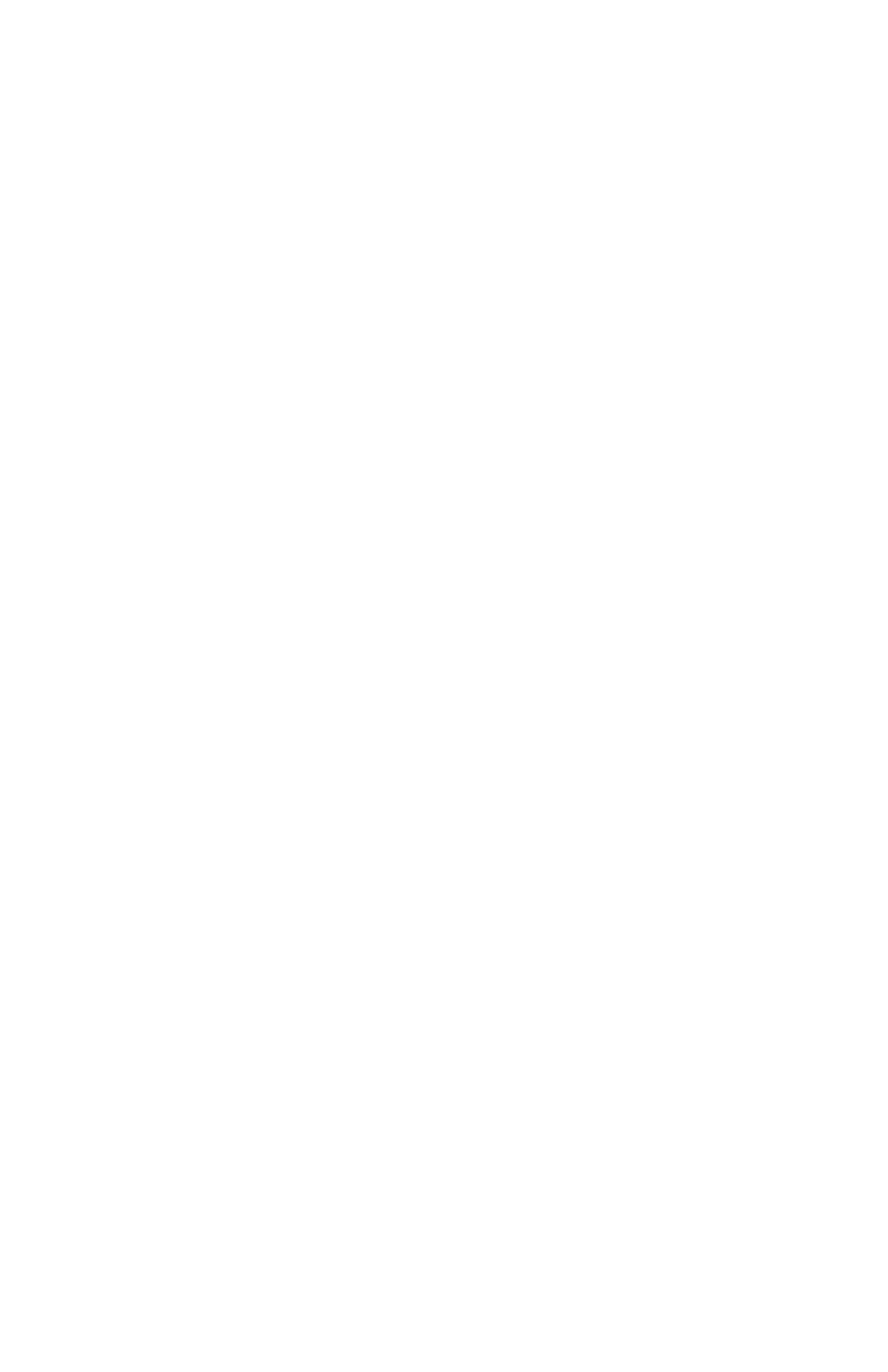Dear Resident,

Welcome to Weatherford College and Coyote Village! We're looking forward to a great year, and are glad that you will be a part of it. We strive to be a "home away from home" for you, and our goal is to provide a place where you can interact with others in a community while growing and developing as an individual. We welcome residents from all backgrounds, cultures, and lifestyles. Our hope is that this will broaden your attitudes and opinions and complement the academic knowledge you gain while at Weatherford College. We also want to be a support, encouragement, and vital piece in your success, both personally and academically. We strongly encourage you to tap into the many valuable resources that are available to you during your time here.

Living on campus is a great way for you to become involved in the activities provided by the college. Taking part in these activities, attending events, and getting involved in student organizations can greatly benefit you and the connections that you make. Our incredible staff and student leaders are available to assist you during your transition to Weatherford College and as you become a vital member of the Coyote Village community. We are here to help you grow educationally as well as individually. Do not hesitate to ask an RA (Resident Assistant), the Director of Housing, or any other college employee if you need any assistance at all.

Because we want the residence life experience to help make your stay at Coyote Village an enjoyable one, you will be asked to respect one another, encourage practices which create and support a learning environment, and promote a safe and secure community. We have established a list of policies and procedures to provide a safe, comfortable environment conducive to your educational, social, and overall developmental growth. Please take some time to review this Community Living Guide so that you can get the most from your stay with us.

We are looking forward to getting to know you! Let us know if you have any questions or need more information.

#### Sincerely,

The Coyote Village Staff

*Weatherford College reserves the right to make any changes at any time to this Community Living Guide to reflect current board policies, administrative regulations and procedures, amendments by state law, and fee changes. Information provided*  by this Community Living Guide is subject to change without notice and does not *constitute a contract between Weatherford College and the resident.*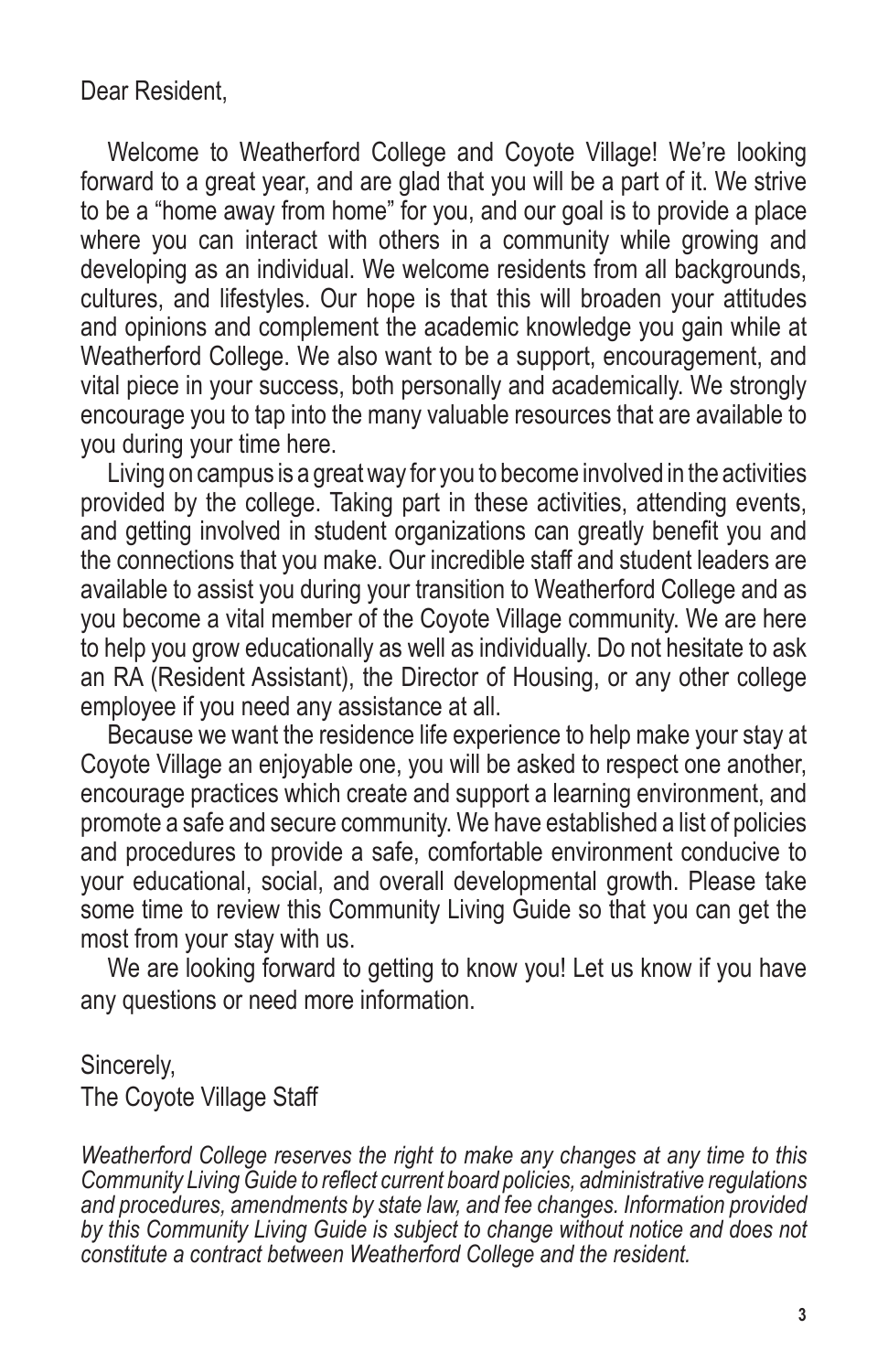# **ACADEMIC SUCCESS RESOURCES**

Coyote Village strives to foster an environment that allows residents to excel academically. Students living at Coyote Village are highly encouraged to take part in the academic resources that Weatherford College provides. Residents are also encouraged to speak with the Director of Housing for additional support and services regarding their academics.

Academic Resources Available:

- Academic Support Center—phone: 817-598-6470, location: LART 1-2 (lower level).
- Center for Research and Writing—phone: 817-598-6398, location: back corner of the library.
- Student Support Services—phone: 817-598-6483, location: Student Services Building, Room 108.

Each of these resources may also be searched on the main Weatherford College website to review even further details and information.

# **ADULT STATUS**

The State of Texas assumes legal adulthood at age 17. Therefore, all matters pertaining to academic performance, personal conduct, and payment of funds due the College are the student's personal responsibility. To aid your success in appropriately fulfilling this role we recommend the following: read all documents before signing; understand that your signature means you have read, understood, and agreed to the conditions; and read mail and notices posted throughout campus and Coyote Village.

# **ALCOHOL POLICY**

Weatherford College is a dry campus and therefore it is both a school and state violation to bring alcohol onto state property. Situations in which alcohol is present or the illegal or excessive consumption of alcohol takes place off campus and the resident then returns to the halls, (i.e. residents return under the influence of alcohol) will result in disciplinary and/or civil action. Because Weatherford College is a dry campus, all alcohol paraphernalia is also not allowed at Coyote Village, this includes but is not limited to; shot glasses, empty bottles, alcohol glasses, etc. Residents are asked to remove these items immediately.

**4** Residents will be held accountable for any alcohol and/or drugs found in their individual room or common area. Residents must report any alcohol and/ or drugs seen in their presence. Residents must report alcohol and/or drug violations to an RA or the Director of Housing to avoid disciplinary action.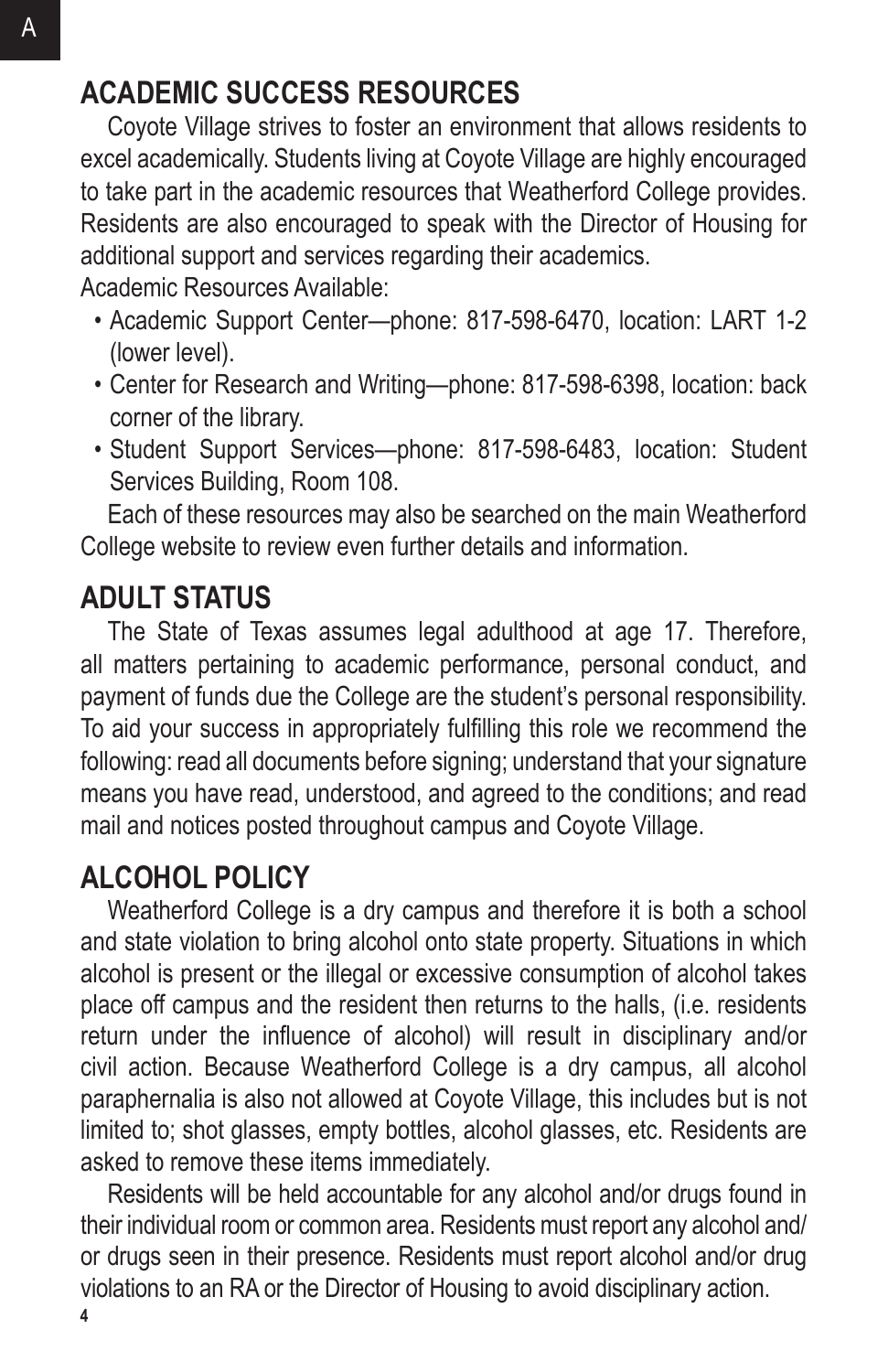# **APPEAL PROCESS**

If a student is not satisfied with the course of action taken by an RA, they may appeal to the Director of Housing. If the student is not satisfied with the Director of Housing's decision, they may appeal to the Associate Dean of Student Development. The appeal process is further explained in the Student Handbook and code of conduct.

#### **APPLIANCES**

Use of electrical appliances are permitted in Coyote Village within certain guidelines. Generally, appliances should require no more than a thousand (1,000) watts. Adapters that allow more than one appliance to be plugged into a single socket are prohibited. Appliances used at Coyote Village must be safe in design and structure (such as UL-approved appliances) and must be properly maintained. Routine safety checks will be conducted by the Coyote Village staff to ensure proper adherence to Housing safety measures. Questions regarding the use and regulation of specific appliances should be directed to the housing staff.

Other guidelines regarding appliances:

- Cooking appliances with exposed heating elements are NOT permitted (hot plates, woks, electric skillets, some coffee makers, etc.).
- If a fire might result from something falling onto the appliance's heating element that item is not allowed.
- Hibachi grills, camping stoves, and other similar appliances are not acceptable. However, small, electric grills may be used, but only in the kitchen areas of each apartment.
- Small oscillating fans may be used.
- Stereos and TVs are permitted, but students should always respect the comfort of their roommates and neighbors and adjust the volume accordingly.
- Refrigerators cannot exceed 1,000 watts and may be no larger than 18x18x24.
- Refrigerators are not to be placed in closets due to fire code.
- Additional microwaves are not permitted.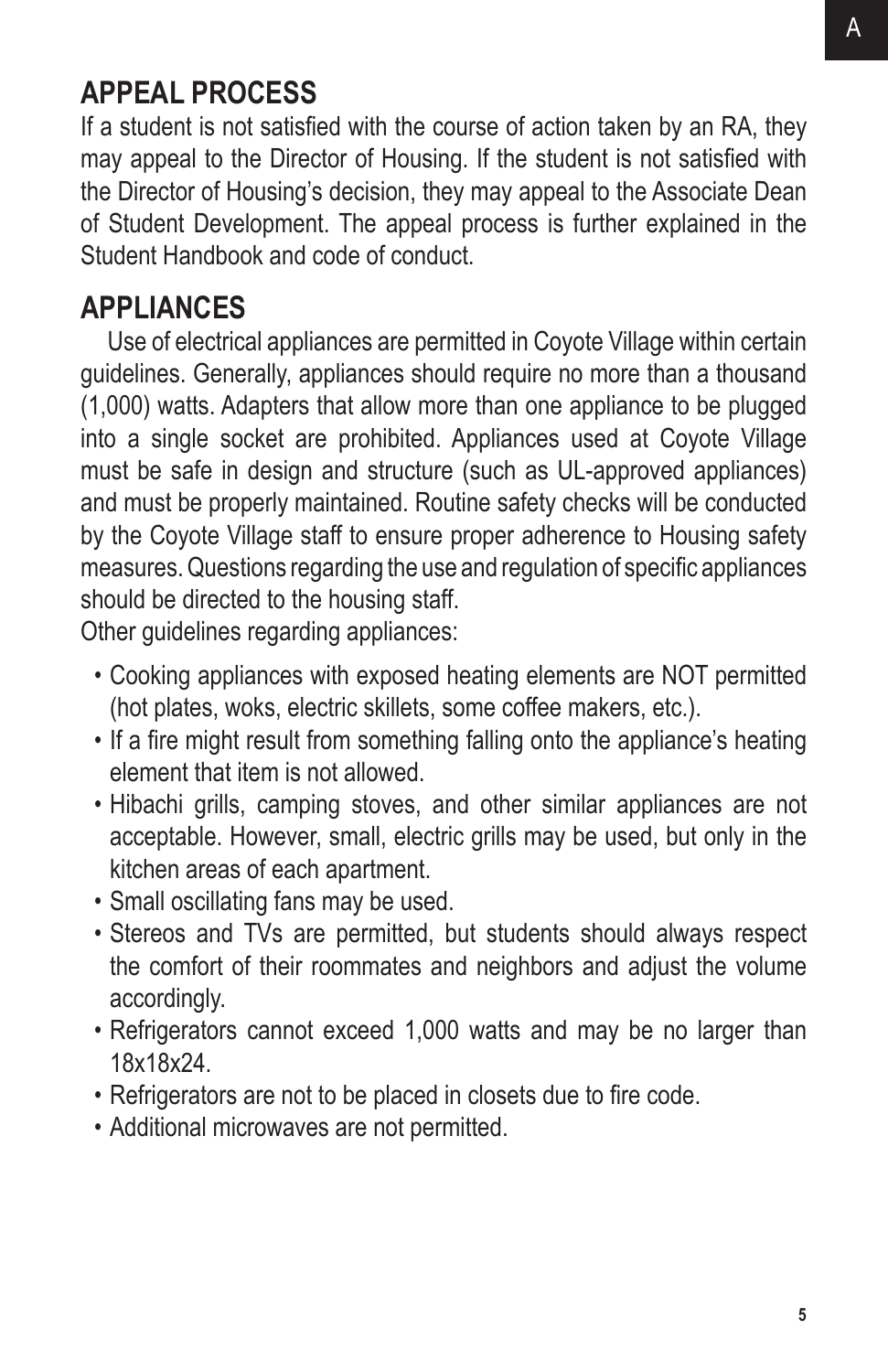# **ASSAULT/FIGHTING**

Any physical altercation and/or verbal threats should be reported to the housing staff. Such incidents are very serious and should be reported immediately. Involvement in such altercations will result in immediate referrals to the Weatherford College Police Department, Director of Housing, and/or the Associate Dean of Student Development.

# **ASSOCIATE DEAN OF STUDENT DEVELOPMENT**

The Associate Dean of Student Development serves as a student advocate and oversees all conduct, student sanctions, and on campus organizations. Residents are encouraged to meet with the Associate Dean of Student Development to establish how they can get connected on campus and which organizations are available. The Associate Dean of Student Development also works closely with the Director of Housing to address any major concerns regarding Coyote Village. The Associate Dean of Student Development's office is located in the Doss Student Center.

#### **BICYCLES**

Coyote Village is not responsible for stolen or damaged bicycles. Students may store their bicycles in their rooms, provided their roommates agree and bicycles are clean before entering the apartment. Under no circumstances, however, is anyone to ride a bicycle inside the apartments, hallways, or common areas.

#### **CABLE TELEVISION**

Cable television has been installed in each individual bedroom and living room, as well as the main lobby and lounge room of the Community Center.

# **CANDLES,INCENSE, AND SCENTED ITEMS**

Students are not allowed candles in their rooms, unless the wick has been completely removed from the candle. In addition to candles, incense is not allowed at Coyote Village. Students wishing to keep their apartment smelling fresh are encouraged to keep their apartment clean and use plug-ins, scented wax warmers, or other items that do not have a burning element. Residents will be asked to remove these items immediately. Fines and disciplinary measures may be taken if these prohibited items are found.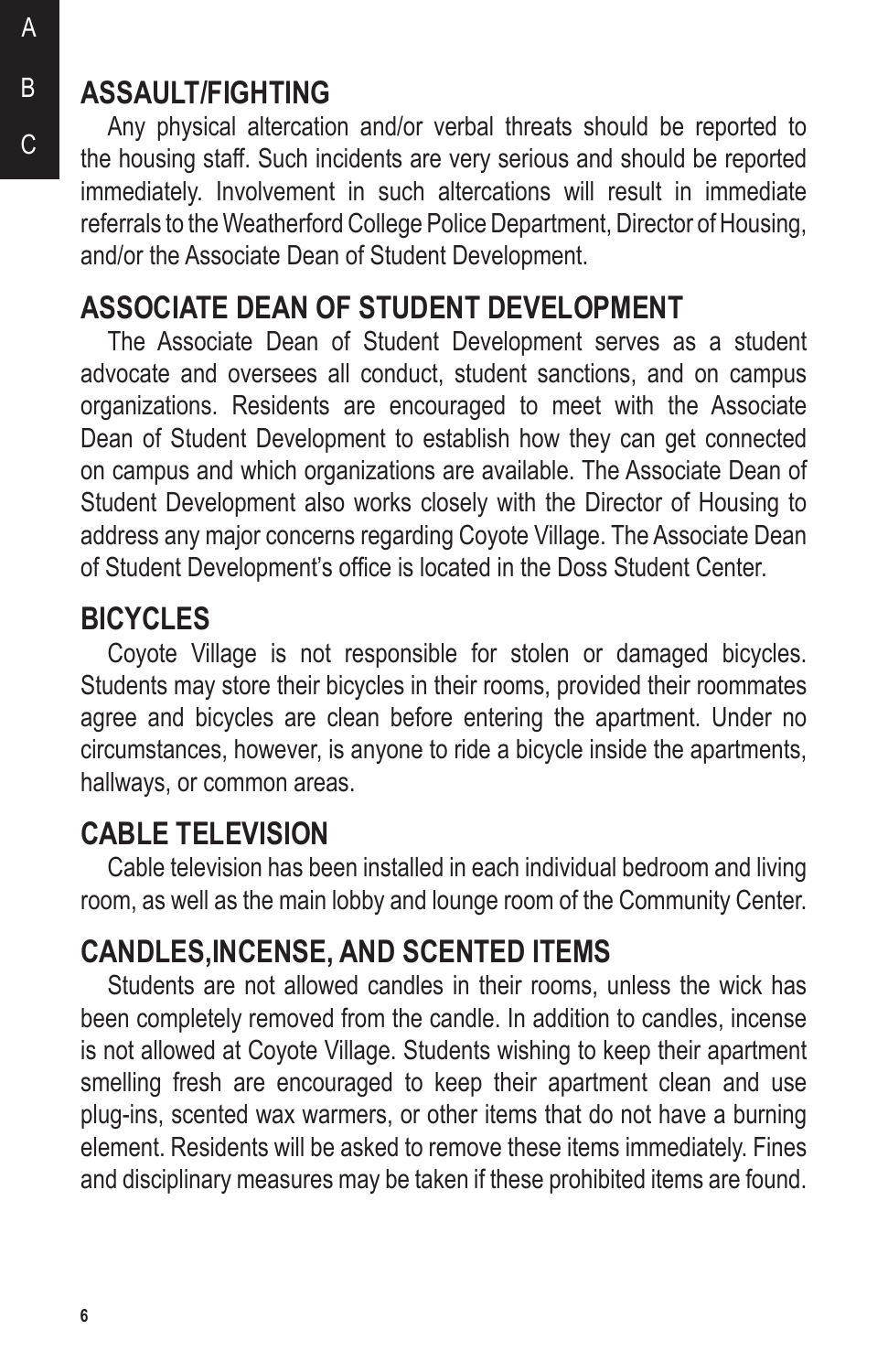#### **CHECK-IN PROCEDURES**

At the beginning of each semester, residents will formally check in with the Coyote Village staff at the Community Center. At this time residents will have a slide key card, room key, and mailbox key issued to them. When checking in, students will also complete a Unit Condition Form on which they double check for damages, missing furnishings, and other noticeable things for which they might otherwise be charged later.

#### **CHECK-OUT PROCEDURES**

Coyote Village is closed during Winter Break and the conclusion of each semester. Specific instructions on closedown procedures will be communicated, and must be followed explicitly. Residents are NOT required to bring home all of their belongings during the Winter Break, only the items they need in between semesters—residents will return to the same room (unless otherwise requesting a room change with the Director of Housing).

Prior to end of year close down, residents will be provided with specific details about what expectations must be met. In order to properly check out and avoid charges, residents must 1) be present, with all personal items removed and the apartment clean , 2) complete a walk through with an RA, 3) return all keys. Students who fail to follow these procedures will be assessed a \$75 improper check-out fee and may also incur other cleaning and/or damage charges. Residents are also responsible for the condition of all common areas within their apartments.

When cleaning or damage charges occur, the fees for these damages will be charged to the responsible party when attributable. If the person causing the damage or cleanliness issues cannot be identified, the residents of the apartment will split the charges for the damage equally. Residents must leave their bedrooms and apartments in a clean condition when they check out. Failure to meet the cleaning standards will result in an extra cleaning fee (up to \$75 per room/area).

Note: At the end of a semester, students must vacate Coyote Village within 24 hours of their last final exam or by the official end of year closedown date and time. Any requested extensions must be submitted to the Director of Housing a week in advance (there is not a guarantee a request will be approved, each is handled on an individual basis). Residents that do not move out at the appropriate times will be charged a large amount daily for remaining at Coyote Village.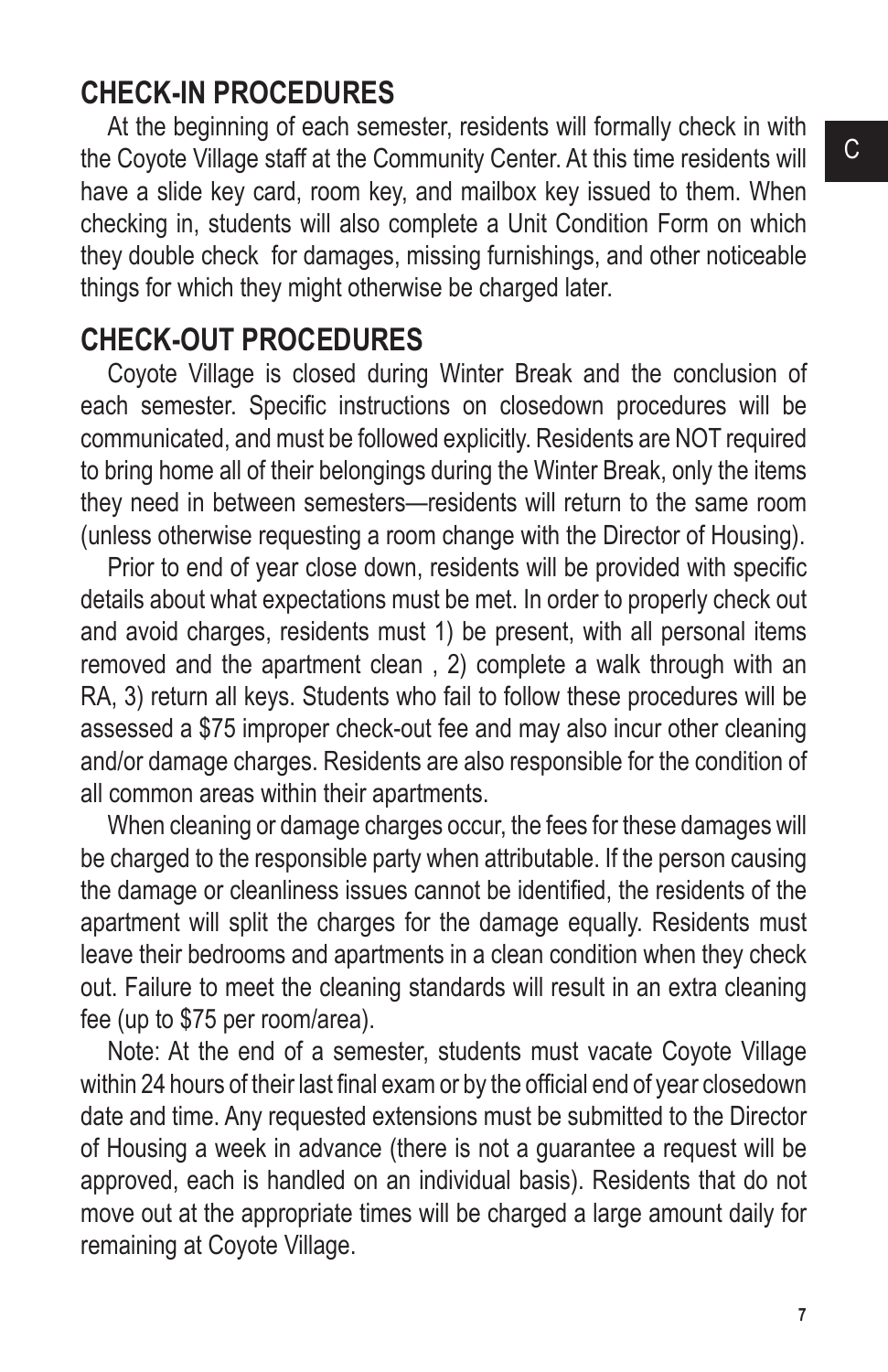C

A student residing in Coyote Village is liable for all charges (room and board fees, damages, electricity charges, etc.), whether or not they are staying in their assigned room, until the student has: (1) properly checked out with a Coyote Village staff member (2) turned in all keys to assure they are no longer gaining access to their room.

#### **CIVILITY AND MUTUAL RESPECT**

Living on campus provides a unique experience for students to interact with others from diverse groups and backgrounds. Residents are encouraged to promote learning and appreciation of each other's individuality. The privilege of living in on-campus housing comes with responsibilities for personal behavior toward others in the community. To create a positive living and learning environment, residents must be civil with each other. Residents are expected to understand the impact of their individual actions on the community and change any behavior that does not support our community expectations.

#### **COMMUNITY CENTER USE**

The Community Center is for the use of all residents, so residents may not control or take over any area. However, common areas may be formally reserved through the Coyote Village office. The Director of Housing cannot grant room reservation to any person or group if the request does not fall within Housing goals and policies. Only residents, staff, and faculty members associated with Weatherford College may reserve areas of the Community Center. The Community Center operating hours are from 8am to 12am, 7 days a week. (Residents must use their slide card to gain access when the Coyote Village office is closed).

#### **CONCEALED CARRY**

Concealed carry is prohibited at Coyote Village by residents, regardless of age or license permit. Residents' family members who are Licensed To Carry (LTC) may carry concealed handguns while visiting, however, the handgun must remain concealed on or about their person at all times. Any guests, other than residents' family members are NOT permitted to possess a firearm at Coyote Village. No handguns may be stored anywhere within Coyote Village, which includes student rooms and common areas.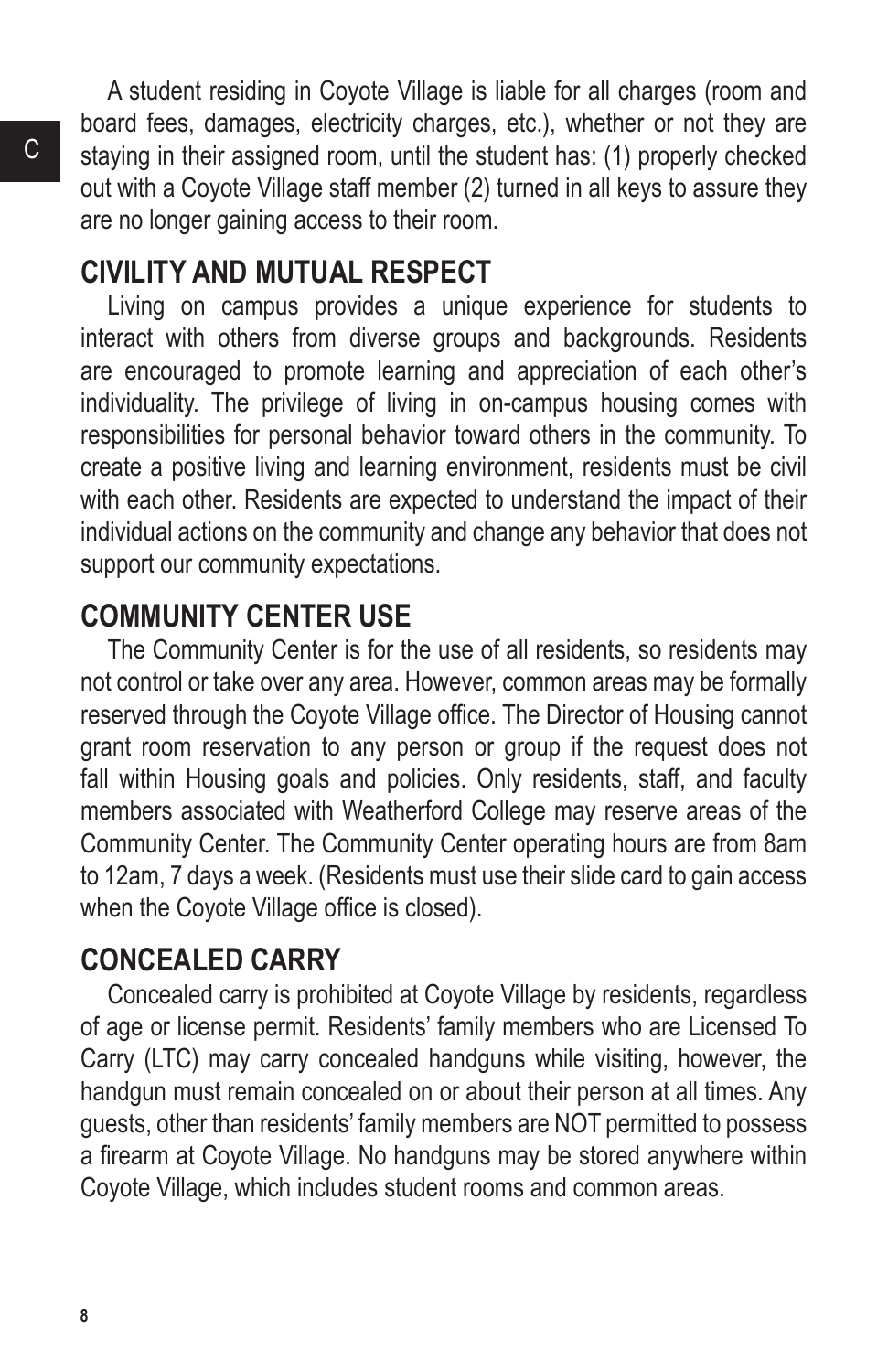# **COUNSELING SERVICES**

Weatherford College provides students with access to a Licensed Professional Counselor during regular business hours or after hours for emergency situations. If a resident is struggling with a difficult or stressful situation (either personally or academically), or needs someone to talk to, they can utilize a counselor that is available. Contact the Director of Housing for further information or questions regarding Counseling Services.

#### **CREDIT HOUR REQUIREMENT**

Students residing in Coyote Village are required to maintain 12 credit hours (full time status). If a student intends to take less than 12 hours, or falls below 12 hours during the middle of a semester, they must meet with the Director of Housing to discuss the circumstances and situation. The Director of Housing will handle these exceptions and grant approval on an individual basis. If a student drops their entire schedule, they will be required to move out and properly check out at the Coyote Village office within 48 hours.

# **COYOTE ALERT (SchoolCast)**

Coyote Alert is Weatherford College's emergency notification system managed by SchoolCast. Residents need to check their student e-mail for log-in information to the SchoolCast website. This will be sent after the second week of each semester. Residents will need to log-in to their SchoolCast account and update their contact information for notification of school closings or Weatherford College emergencies. Residents should contact Campus Police with any questions they might have regarding Coyote Alert.

# **DAMAGES**

Residents will be held accountable, monetarily and/or through disciplinary action, for any damages they cause in their individual rooms or in any common area. This includes any damages caused by their guests. It is not the practice of the Coyote Village staff to penalize residents with damage charges, but rather to recoup the actual cost of eventual repair or replacement of the damaged item(s). In cases where responsibility has not been determined, the residents closest to the specific area of damage may be equally billed. There is not a charge for routine maintenance or work orders that are placed or for normal wear and tear situations. For more specific information, residents should speak with the Director of Housing.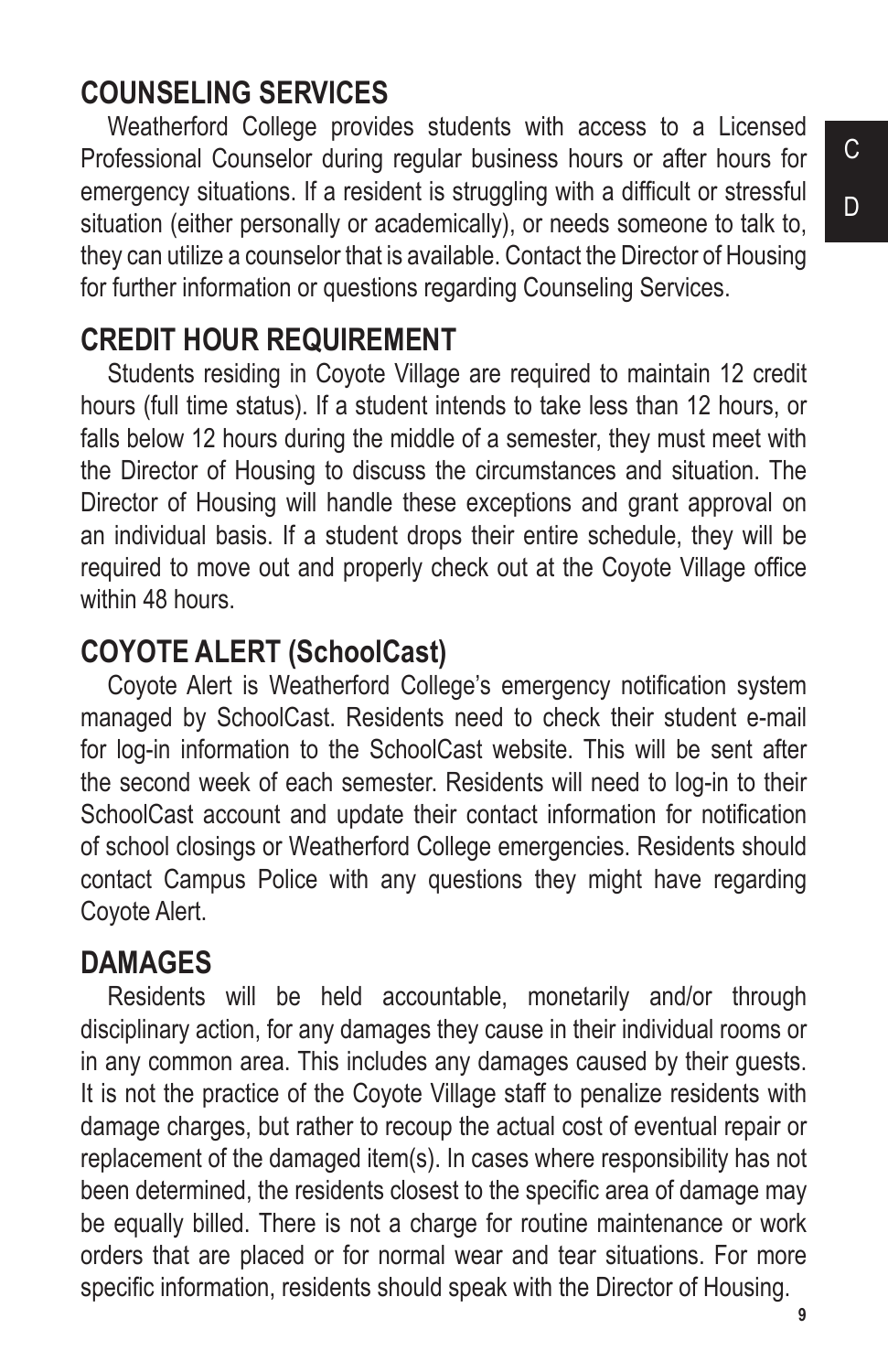# **DAMAGE AND VIOLATION CHARGE LIST**

| <b>DAMAGE CHARGE LIST:</b>                           |                     |
|------------------------------------------------------|---------------------|
| Apartment entrance door                              | Mkt price           |
| <b>Bed</b>                                           | Mkt price           |
| <b>Bed legs</b>                                      | \$12 each           |
| Bedroom, bathroom, hallway door replacement          | \$300               |
| Bedroom door lock (deadbolt)                         | \$70                |
| <b>Bed slats</b>                                     | \$12 each           |
| Blind replacement (bedroom)                          | \$45                |
| Blind replacement (living room)                      | \$75                |
| Broken window (including tinting)                    | \$225               |
| Closet door replacement                              | \$170               |
| Coffee table                                         | Mkt price           |
| Counter top (Formica) replacement (kitchen/bathroom) | Mkt price           |
| <b>Desk</b>                                          | Mkt price           |
| Desk chair                                           | Mkt price           |
| Door frame/facing replacement                        | \$120               |
| Door handle (round)                                  | \$15                |
| Drawer slide replacement                             | \$12 each           |
| <b>Dresser</b>                                       | Mkt price           |
| End table                                            | <b>Mkt Price</b>    |
| Entertainment stand                                  | Mkt price           |
| Entrance door lock/swipe system                      | \$550               |
| Fridge                                               | <b>Mkt Price</b>    |
| Labor (depending on type of repair)                  | \$40-\$75(per hour) |
| Light covers in bedroom/bathroom/hallway (globes)    | \$20                |
| Light cover in kitchen                               | \$40                |
| <b>Mattress</b>                                      | Mkt price           |
| Microwave                                            | Mkt price           |
| Nail hole in wall                                    | \$15 each           |
| Peephole                                             | \$12                |
| Re-carpet or repair flooring                         | Mkt price           |
| Re-hang closet doors                                 | \$15                |
| Repair closet doors                                  | \$30                |
| Repair dents in door                                 | \$170               |
| Repair wall holes/damage                             | \$50-\$100 each     |
| Screen replacement                                   | \$30                |
|                                                      |                     |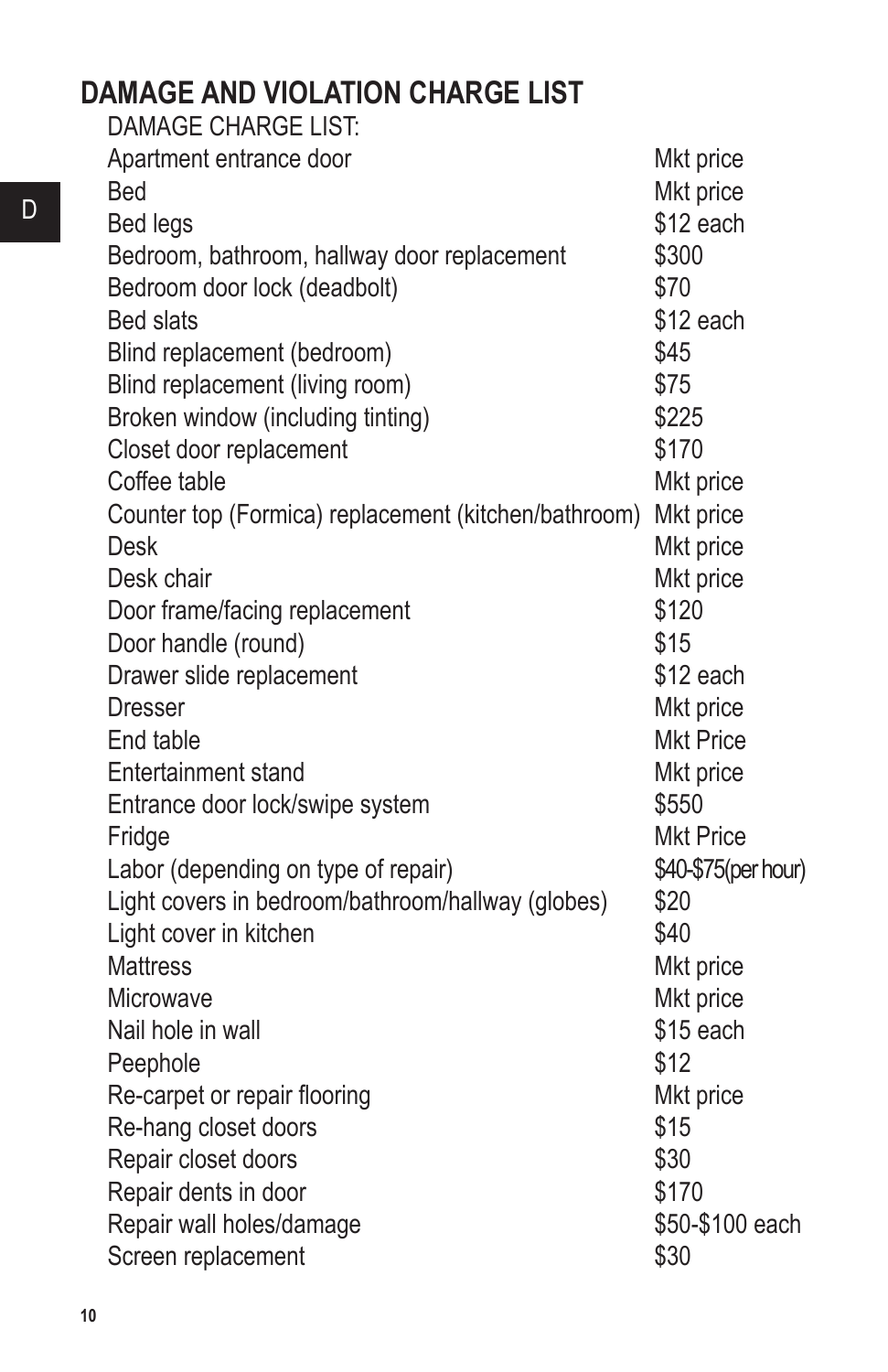| Sink replacement                                                                       | \$60                                                           |
|----------------------------------------------------------------------------------------|----------------------------------------------------------------|
| Sofa/living room chair                                                                 | Mkt price                                                      |
| <b>Smoke Detectors</b>                                                                 | \$25                                                           |
| Vanity replacement                                                                     | \$250                                                          |
| <b>VIOLATION CHARGE LIST:</b>                                                          | \$10-\$20                                                      |
| After-hours lockout (first lockout is free)                                            | \$25-\$75                                                      |
| Dirty room/bath/hall/common area                                                       | \$25-\$100                                                     |
| Failed Health & Safety check                                                           | \$75                                                           |
| Improper checkout                                                                      | \$100                                                          |
| Lost hard key (room and mailbox)                                                       | \$50                                                           |
| Lost swipe card                                                                        | \$50                                                           |
| Missing mandatory meeting (each Semester)                                              | \$250                                                          |
| Pet fine (NOT a pet deposit)                                                           | $$150 + Mkt$ price                                             |
| Smoking in room                                                                        | for repairs and                                                |
| Tampering with fire equipment<br>Trash or belongings<br>Visitor/guest policy violation | deep cleaning<br>\$200-\$500<br>\$25 per bag<br>\$20 per night |

- Any item left off this list will be evaluated at market price plus labor or on individual circumstances for violation charges.
- All charges are placed on a resident's account and must be paid with the Weatherford College Business Office within 7 business days.

# **DARTS/DARTBOARDS**

Because of their potential danger to both persons and property, darts and dartboards are prohibited in Coyote Village.

#### **DECORATIONS**

Residents are encouraged to decorate as long as they do not create health or fire hazards, or cause damage to the room. The following are some guidelines regarding decorations:

- Street signs must have a bill of sale (receipt) with them or they will be considered stolen property and referred to Campus Police.
- All items must comply with the appropriate Housing policies including alcohol, harassment, profanity, etc., and must not block peepholes.
- All decorations are subject to the approval of roommates. Residents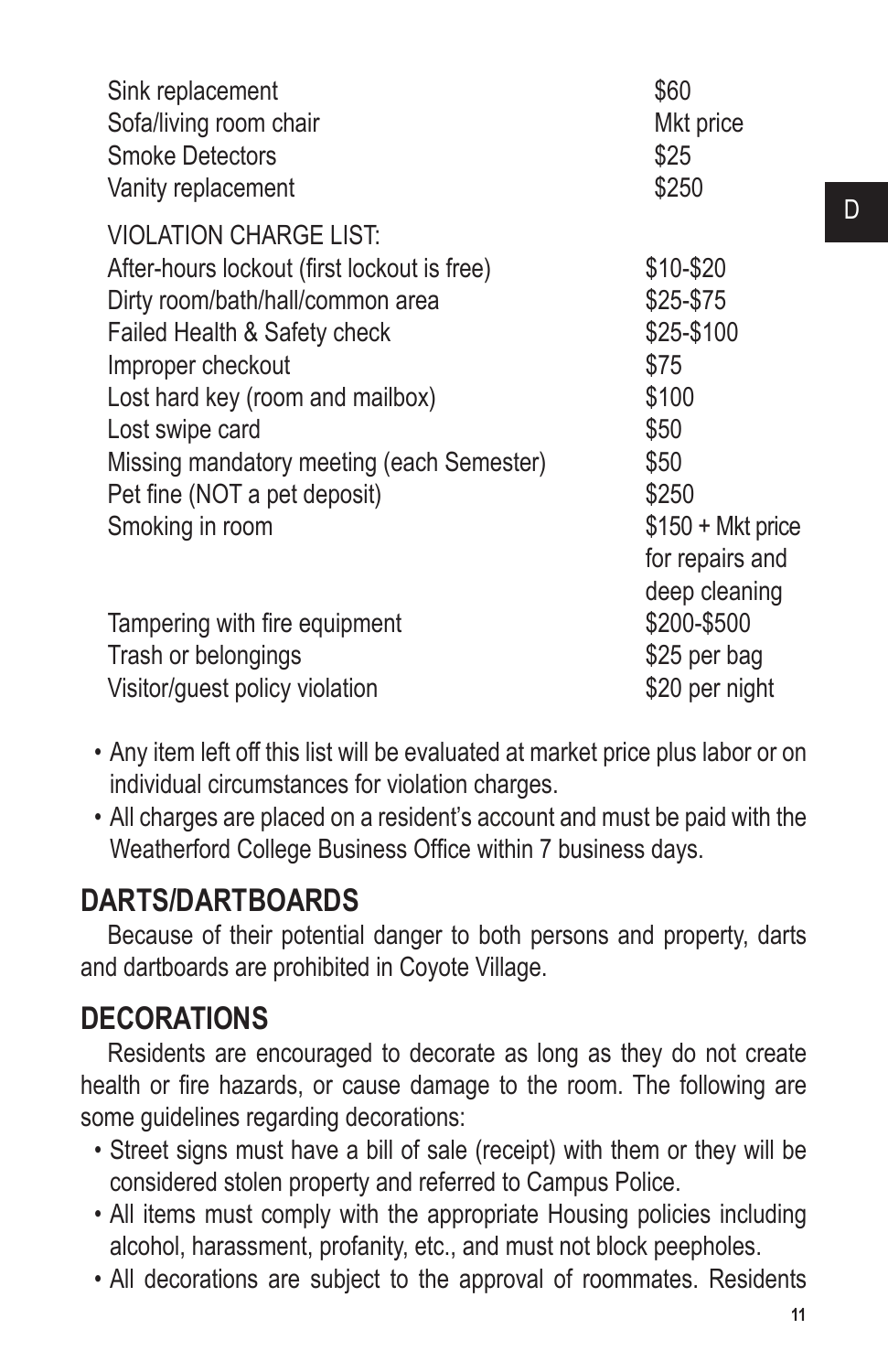may be asked to take items down if they are offensive, create a hostile living environment, or are deemed inappropriate by Housing staff.

- No items are to be posted or decorations displayed on the interior or exterior of the entrance, hall, or bedroom doors.
- No items are to be posted or displayed on the windows.
- Curtains are allowed with tension rods only—no drills, nails, or screws.
- Nothing is to be hung on any walls using nails or thumb tacks. Residents will be charged for all nail holes or other damage to any walls.
- 3M products are the only approved means of hanging decorations, and must be very carefully removed to avoid damage.

#### **DINING SERVICES**

Students living at Coyote Village are required to have a meal plan. They can choose either a 10 or 19 meals/per week option. Breakfast, lunch, and dinner will be served Monday—Friday. Only breakfast and lunch are served on Saturday and Sunday.

Dining Services has specific rules and procedures that all students and residents must follow:

- Residents are required to show their coyote card at each meal. Any individual that does not show their coyote card will NOT be permitted to get food.
- Guests are expected to pay for their meal. Guests found not paying will be required to pay and disciplinary actions will be taken upon the resident responsible for bringing that specific guest into the cafeteria.
- Residents may come through the line as many times as they would like, except on specialty nights. The cafeteria designates certain nights when students are allowed one specialty entrée and this will be listed in the cafeteria.
- Roughhousing will not be tolerated in the cafeteria.
- No dishes, glasses, or utensils should be taken out of the cafeteria. If any of these items are found in an individual room or apartment at Coyote Village, the resident(s) of that specific room or apartment will be responsible and disciplinary action will be taken.
- If students want to use the paper cups, they will be required to pay for them.
- Students are asked to return trays and dishes to the window, be respectful, and not leave their trays or trash on or around the tables.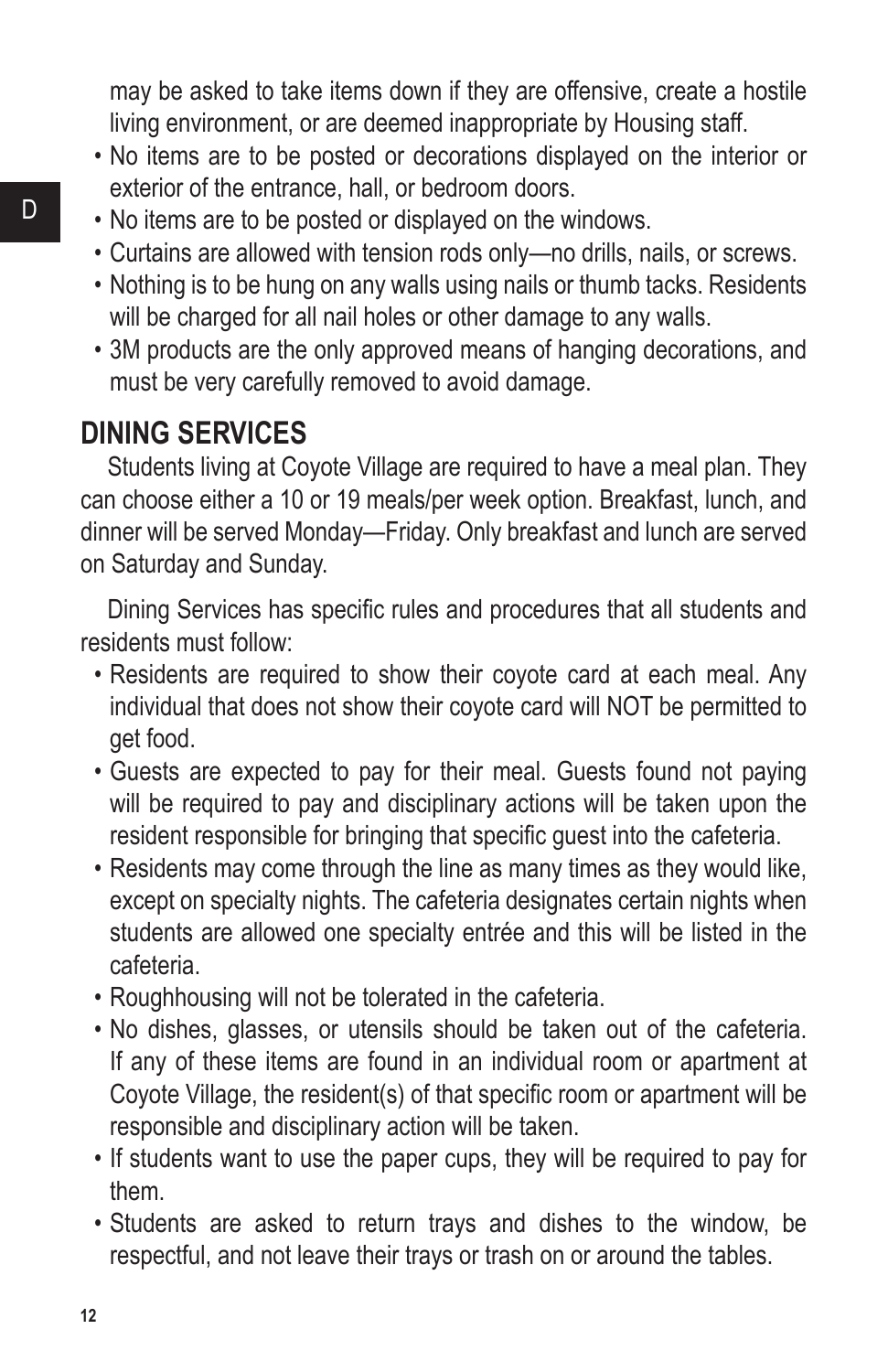Students should contact Erin Davidson, the Director of Food Services, (817-598-6285 or edavidson@wc.edu) with any questions, suggestions, comments, or specific dietary needs or allergies they might have. Students should speak openly with the Director of Food Services so that the food can be adjusted to the students' needs and desires.

#### CAFETERIA OPERATION HOURS:

#### **Monday – Thursday:**

| <b>Breakfast</b> | $7:00$ a.m. $-9:30$ a.m.  |
|------------------|---------------------------|
| Lunch            | 11:30 a.m. $- 2:00$ p.m.  |
| Dinner           | 5:00 p.m. $-7:00$ p.m.    |
| Grill            | $10:00$ a.m. $-5:00$ p.m. |

#### **Friday:**

| <b>Breakfast</b> | $7:00$ a.m. $-9:30$ a.m.       |
|------------------|--------------------------------|
| Lunch            | 11:30 a.m. $-$ 1:30 p.m.       |
| Dinner           | 5:00 p.m. $-6:00$ p.m. (Grill) |

#### **Saturday & Sunday:**

| <b>Breakfast</b> | $9:00$ a.m. $-11:00$ a.m.        |
|------------------|----------------------------------|
| Lunch            | 12:00 p.m. $-$ 2:00 p.m. (Grill) |

# **DIRECTOR OF HOUSING**

The Director of Housing is the professional, live-in, staff member responsible for the daily operations of Coyote Village. They oversee the Resident Assistant staff and their responsibilities as student leaders. Residents are encouraged to come to the Director of Housing for advice and resolution regarding any questions, concerns, or issues they may be experiencing. The Director of Housing's office is located in the Coyote Village Community Center office area.

# **DISCIPLINARY PROCEDURES**

Policies for Coyote Village have been developed in an attempt to establish an environment in which a large number of residents may live together with maximum freedom, while recognizing the rights of other residents. All residents should accept the responsibility involved in living in a community environment and make every effort to be aware of how their actions affect their neighbors and roommates. When a resident violates this basic standard of community living by endangering the safety or comfort of other residents through violating any of the policies outlined by the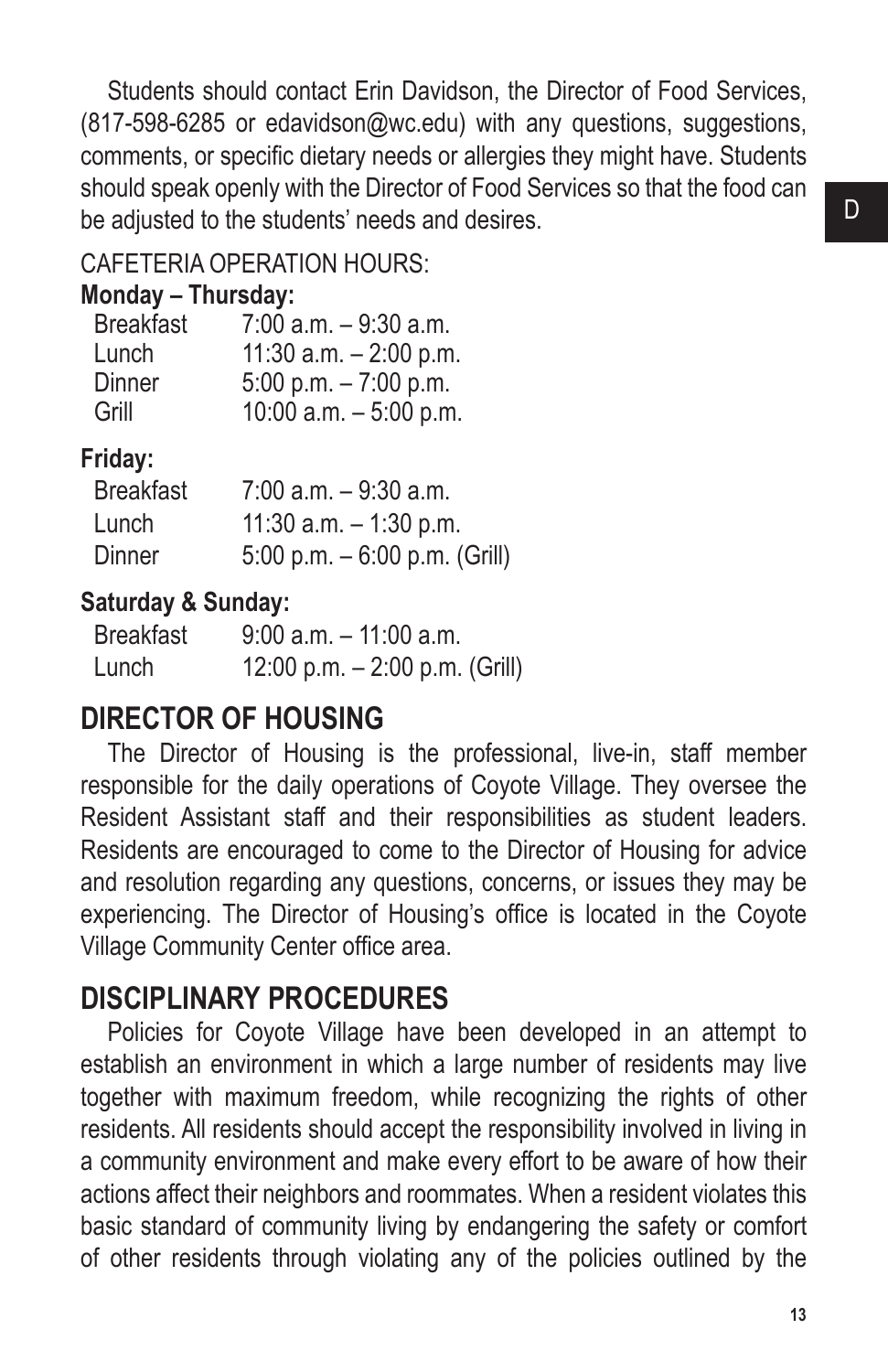college or this guide, this behavior must be confronted. These policies are made available to all residents in this Community Living Guide and in the Weatherford College Student Handbook and Code of Conduct. General procedure is for the student to meet with the Director of Housing about their first violation of policy and how to avoid further violations, depending on the level or severity of the violation.

Usually, further measures are taken only after students have demonstrated a lack of responsibility and willful misconduct through repeated policy violations, lack of cooperation, or involvement in situations that constitute a threat to the safety or security of other residents. The next step in the disciplinary process is for the resident to meet with the Associate Dean of Student Development. Disciplinary sanctions issued may include a change of room assignment or expulsion from Coyote Village, along with possible further sanctions imposed by the Associate Dean of Student Engagement or Director of Housing. Serious violations, such as drugs, alcohol, violence, etc., will result in much more serious and immediate sanctions. For the complete list of possible sanctions, please refer to the Weatherford College Student Handbook.

#### **DOORS SECURITY**

To support the safety of each resident and his/her belongings, residents must keep their front door and individual bedroom doors shut and locked whenever they are not present. If a continual problem exists with the front door of a specific apartment being left open when residents are not present, each resident of that apartment has the potential of incurring a fine. If a resident is unable to secure either their front door or bedroom door, they should immediately report it to the RA and Director of Housing so that it may be repaired.

#### **DRUG POLICY**

Use or possession of illegal drugs, misuse of any legal drug or substance, or possession of drug paraphernalia is prohibited on the college campus and at Coyote Village. A student who violates this regulation will immediately be subject to disciplinary action. Residents will be held accountable for any alcohol and/or drugs found in their individual room or common area. Residents must immediately report any alcohol and/or drug violations to an RA or the Director of Housing to avoid disciplinary action.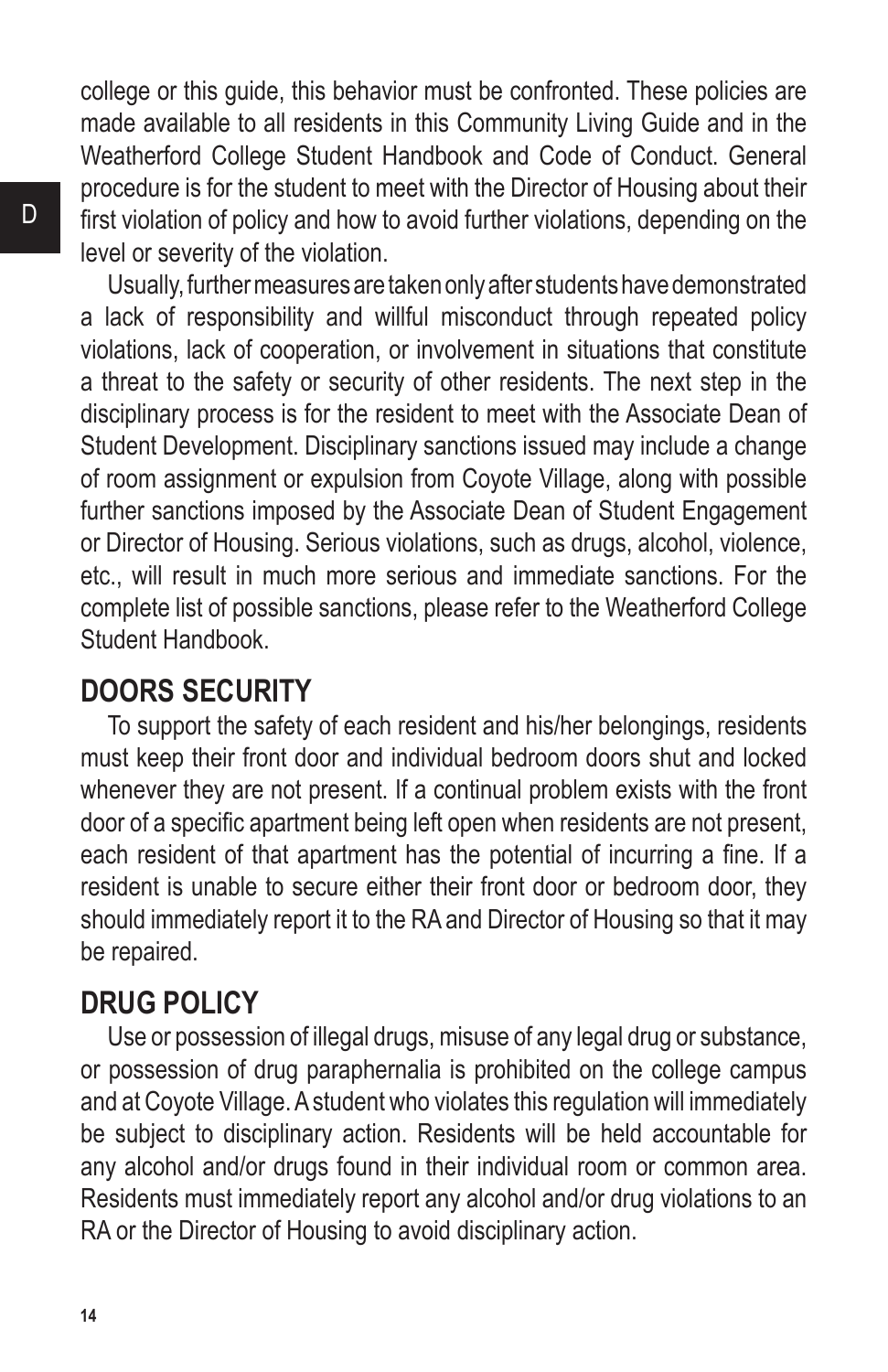#### E

#### **EMAIL NOTIFICATION**

All WC students are issued an email account when they are admitted to the College. It is the resident's responsibility to check their college email account on a regular basis. All housing correspondence will be emailed to the WC student email address.

#### **EMERGENCIES AND AFTER HOURS ON CALL PHONE**

Residents should call the RA on call number—817-771-1089 if they have any issues or emergency needs after office hours. Coyote Village has an RA on call with access to the on call phone from 5:00 p.m. to 8:00 a.m. weekdays and throughout the weekend. Residents also have access to Campus Police 24 hours, 7 days a week, by using the Campus Police on call number—817-771-3535. Residents are strongly encouraged to save both of these numbers in their phones.

In the event of an emergency, call 911. Residents are to stay calm and give their name and location within Coyote Village to the dispatch operator. The resident should then immediately call Campus Police and the RA on call phone numbers to alert them of the situation.

#### **EVICTIONS**

Residents may be evicted from housing when they fail to meet enrollment or GPA requirements, fail to make financial payments, or as a result of disciplinary action. Residents who have been evicted may return to campus when they meet the terms of eviction; re-enrollment in the College, payment of fees and clearance by the Associate Dean of Student Engagement and the Director of Housing. Any resident that is evicted is still financially responsible for all Fall, Spring, and damage charges they have incurred.

#### **EXPLOSIVES**

Firecrackers, fireworks, explosives, flammable chemicals/materials, or pyrotechnics of any nature are not permitted within or around Coyote Village. Disciplinary action will be immediately taken if any individual is found in violation.

#### **EXTENSION CORDS**

Traditional/household extension cords are prohibited at Coyote Village. Acceptable cords include those containing an in-line fuse or circuit breaker (surge protector with on/off switch). Questions pertaining to approved types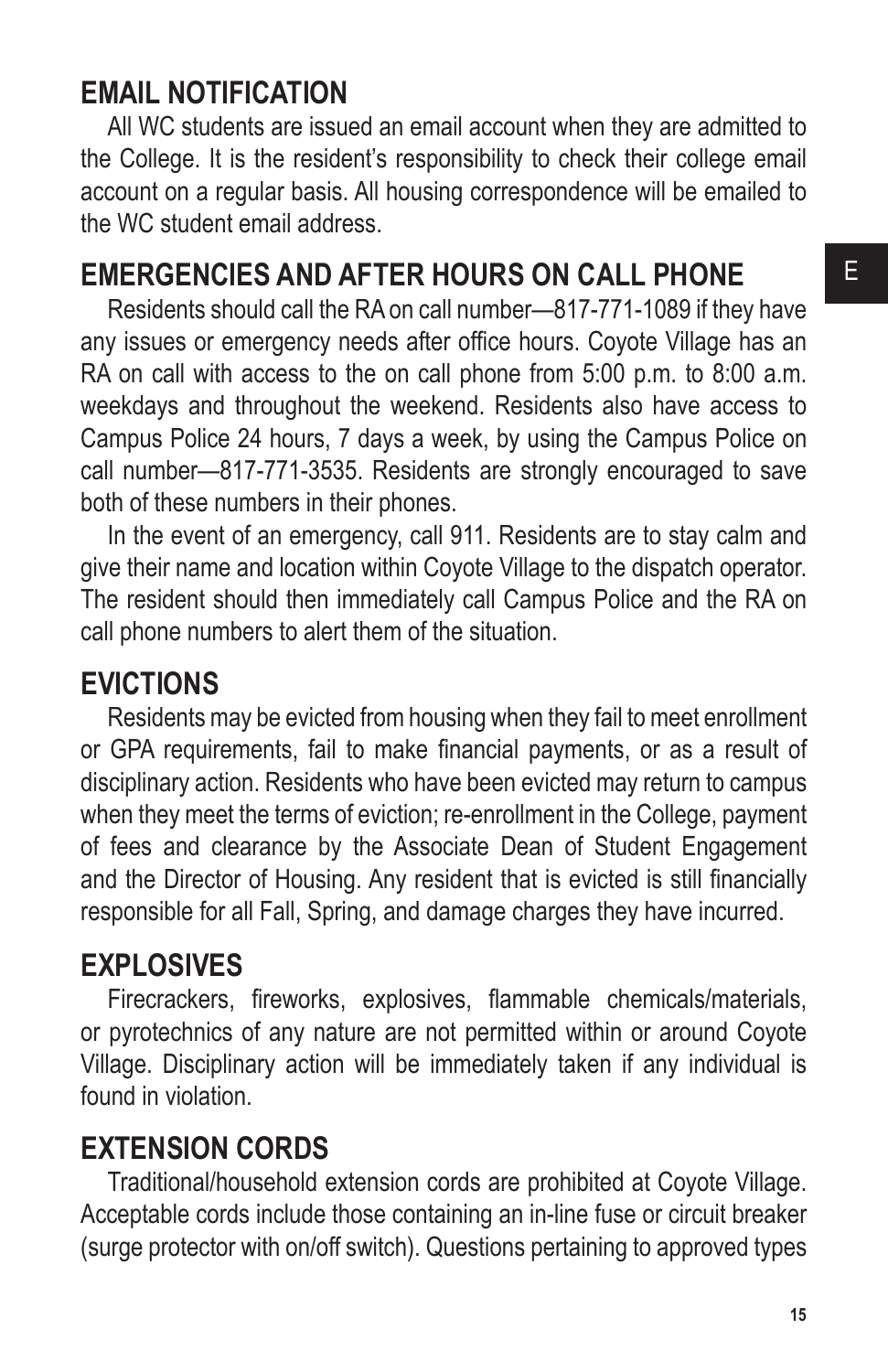of extension cords should be directed to the Director of Housing. Multiple plug adapters are also prohibited unless such adapters have an in-line fuse or circuit breaker.

# **FIRE DRILLS AND EMERGENCY EVACAUTION**

Weatherford College officials require that a fire drill is observed once a semester for safety purposes. Participation by all residents is MANDATORY and it is of the utmost importance that everyone in Coyote Village responds promptly in emergency situations. Residents are not to re-enter the buildings until they are released to do so by the Director of Housing or Campus Police. Disciplinary action by Weatherford College Officials will be taken for any non-compliance.

# **FIRE EQUIPMENT REGULATIONS**

Because it is important that fire and safety equipment function properly when needed, the following acts are prohibited:

- 1. Tampering or playing with fire extinguishers, smoke detectors, fire alarm pull stations, exit signs, or emergency lights.
- 2. Removing smoke detector batteries or otherwise rendering a smoke detector inoperative.
- 3. Disabling or tampering with fire exit doors.
- 4. Obstructing halls and stairwells with furniture, debris, and/or other items.

Residents who jeopardize the security and safety of any resident will be subject to severe disciplinary action. **Tampering with fire equipment or acts of arson can result in civil prosecution, disciplinary measures, and/or possible fines.** 

# **FIRE EVACUATION PROCEDURES**

In the event of a live fire an individual should immediately pull the closest fire alarm pull station (these are located at both end of every hallway in every building and in every room within the Community Center). All residents and guests should get to the first possible exit, evacuate the building immediately, and proceed to the farthest end of the back Coyote Village Parking Lot. Residents are not to re-enter the buildings until they are released to do so by the Director of Housing or Campus Police.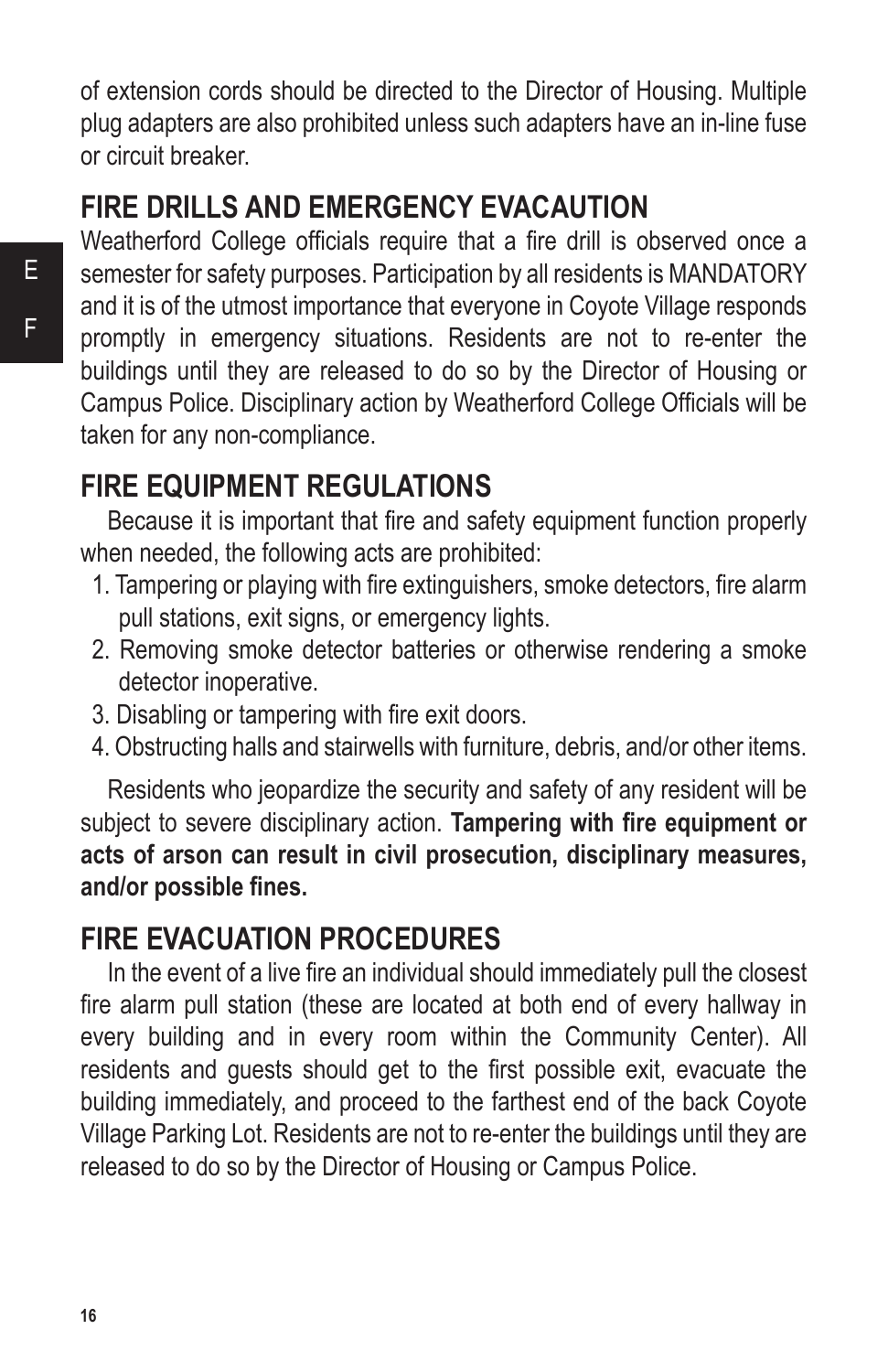#### **FITNESS FACILITIES WAIVER**

In consideration of Coyote Village's permission to use the sand volleyball court, basketball court, and other fitness facilities at Weatherford College, the student waives any and all claims that may be asserted against Weatherford College or its agents, representatives, employees, or contractors, arising from or with respect to student's use of said facilities. This waiver also applies to any injury or illness that may result (directly or indirectly) from any utilization of the aforementioned facilities. If the student uses the sand volleyball court, basketball court, or other fitness facilities, they report and warrant that they are in proper physical condition to be in these facilities and have read, understand, and will comply with all posted and or published warnings, rules, regulations, and hours of operation.

#### **FURNITURE**

All furniture in the living rooms of each apartment is to remain in the living room. Therefore, residents are not permitted to move living room furniture from the area it is placed, into their individual bedrooms. Furniture that has been removed from the living room or any common area within Coyote Village for residents' personal use will be considered stolen property. Residents are also NOT permitted to bring any additional furniture (recliner chairs, additional sofas, love seats, book cases, etc.) unless they have approval from the Director of Housing.

#### **HARASSMENT**

Harassment includes physical abuse, verbal abuse, threats, intimidation, coercion, and/or other conduct that threatens or endangers the health and safety of any person. Speech protected by the First Amendment is not a violation of this provision. However, fighting words and statements that reasonably threaten or endanger the health and safety of any person are not protected speech and will result in college action. Each allegation of a violation under this provision shall be reviewed with these factors in mind. If a student believes s/he has been a victim of this type of abuse, they should report it to the Director of Housing immediately.

#### **HEALTH AND SANITATION**

Housing staff can and will ask residents to clean their respective apartments if the lack of cleanliness could subject others to health risks or extreme discomfort. Scheduled Health & Safety checks will be performed on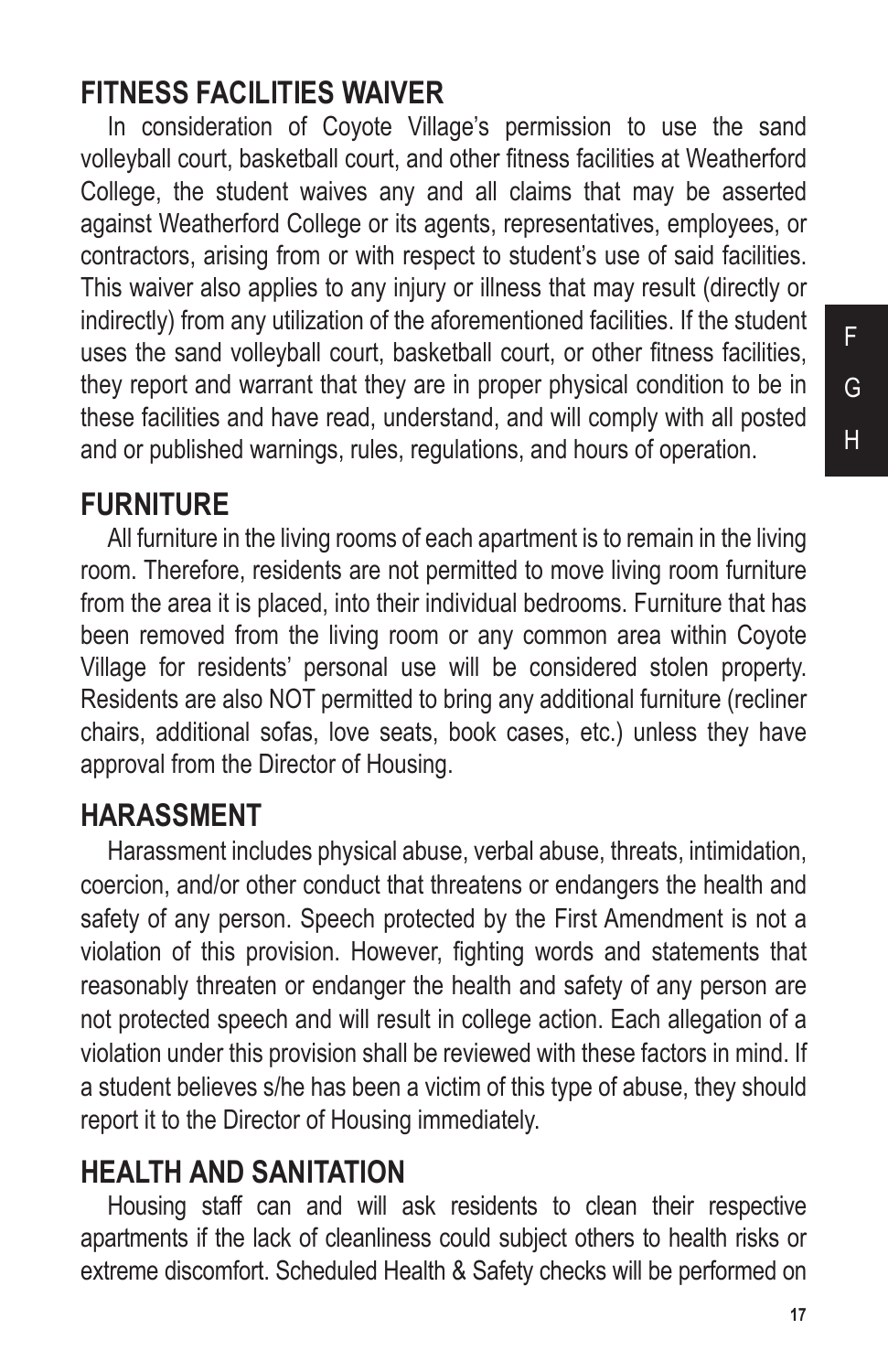a regular basis by the RA's. Residents are given 48 hours of advance notice. If found to be in violation, residents can and will be subject to disciplinary action, including a fine of up to \$100 and/or Transcript Hold.

#### **ILLNESS**

If a student becomes ill or incapacitated, they authorize Coyote Village staff to engage the services of the local emergency medical service or physician(s) at the expense of the student to administer to immediate medical needs of the student until the student's parents or guardians are contacted for instructions. Upon the advice of emergency medical personnel or a physician, the student may be required to be removed from Coyote Village for care in a medical facility, and any expense so incurred is the obligation of the student. Students must inform Coyote Village housing staff of any special medical requirements that the student has on a continuing basis so that such information will be available if an emergency arises.

# **KEYS**

Each resident is issued a swipe card to their apartment front door, and keys to their individual bedroom door and mailbox at check-in. If a resident loses a swipe card or key they should report it immediately to the Director of Housing. Residents can request a 3-day grace period in which they can use a temporary key while they try to locate their swipe card and/or key. Residents will be charged \$50 to replace their front door swipe card and \$100 per bedroom or mailbox key. Once a lock change has been completed the charges cannot be reversed. Residents are not allowed to have college keys duplicated or locks altered. Residents are not permitted to give their keys to friends or relatives for safety reasons and violations will result in disciplinary action. Residents should carry their keys with them at all times to avoid being locked out. Staff members, to help keep the environment secure, will shut and lock any open doors when the room is unattended without the resident in sight.

#### **LAUNDRY FACILITIES**

The college provides washers and dryers contracted out by Mac-Gray Laundry Services for resident use. The residents can use quarters or debit/ credit cards in order to operate the machines. To prevent theft, students are encouraged to "monitor" their laundry and not let their clothing sit in the laundry room for extended periods of time. Problems with the machines need to be reported to the Director of Housing so the machines can be fixed within a 48-hour period.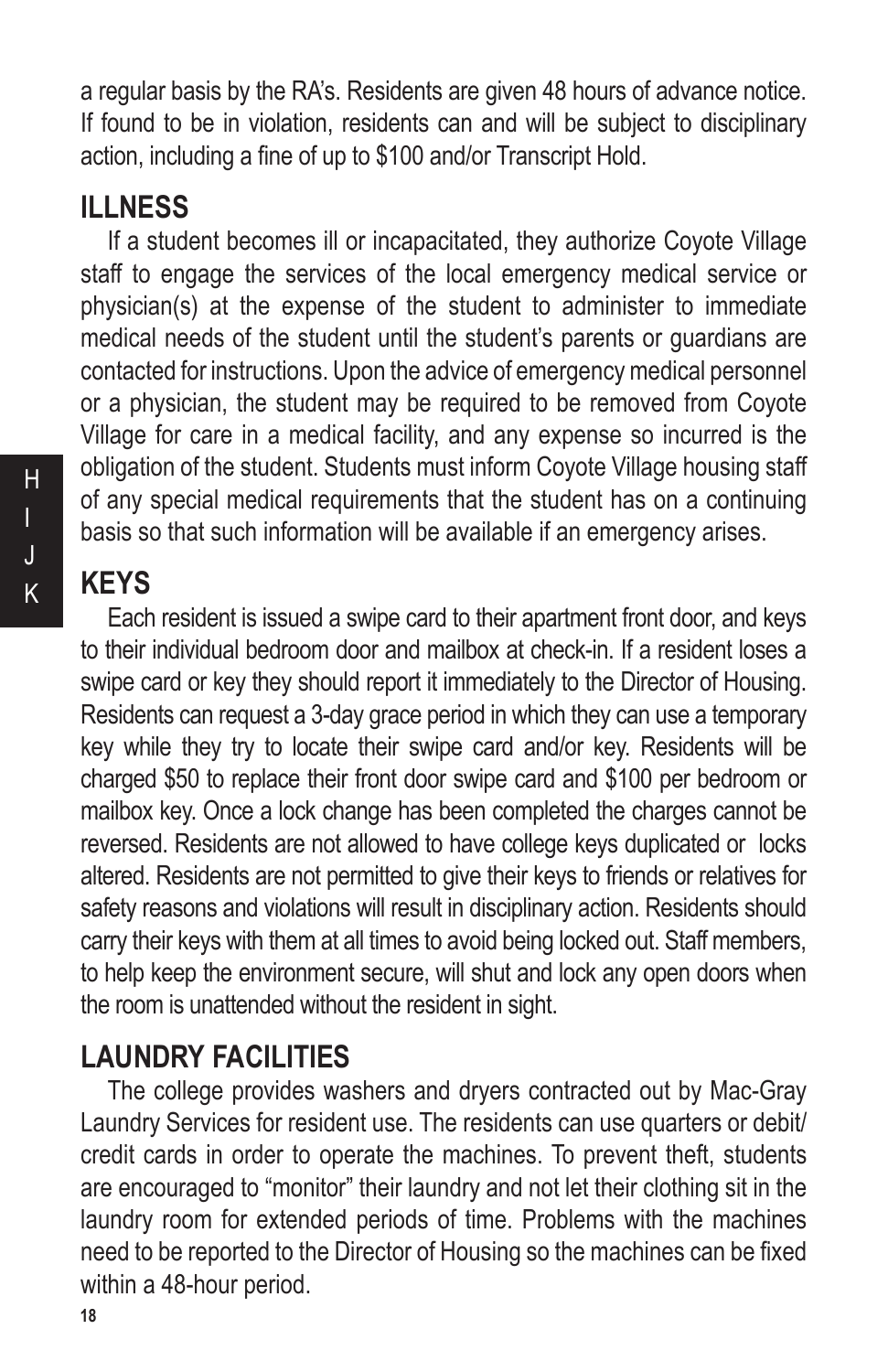# **LEASE WITH COYOTE VILLAGE**

Residents should be aware that they have signed and agreed to all aspects of the Coyote Village Lease. This is a binding document, and residents are contractually obligated to everything listed in that document. Should residents have any questions regarding this Lease they should contact the Director of Housing. The terms of the lease are for a FULL ACADEMIC YEAR (August to May).

#### **LOCKOUTS**

In the event a student becomes locked out of their apartment, they should come to the Coyote Village front office (if during business hours) or contact the RA On-Call (after business hours). The resident will be required to provide their apartment and room number. Once the staff member has let the resident into their room, the resident will be required to show their swipe card and room key. If the resident has lost or temporarily misplaced their swipe card and/or key, the Director of Housing will follow up the next business day.

The resident will be charged the following amounts for lockouts:

**1st Lockout:** FREE

**2nd Lockout:** \$10

**3rd Lockout and beyond:** \$20 and possible disciplinary action

#### **MAINTENANCE**

For any repairs needed in a resident's room, the resident must come by the office during office hours or e-mail the Director of Housing to submit a work order. The maintenance staff works from 6:30a.m. until 2:30pm so residents should inform the Coyote Village staff of any maintenance needs early within the day. In the event of a maintenance emergency (including, but not limited to AC/Heating outage or possible flooding), residents should contact the Coyote Village office or RA On-Call immediately. Residents are responsible for keeping their apartment clean and, after reporting a problem, for keeping the problem area clear so maintenance personnel can get in and get to the problem without having to move resident's belongings. In addition, residents who clog their sinks due to pouring out food or spitting tobacco in them will be subject to charges for any repairs.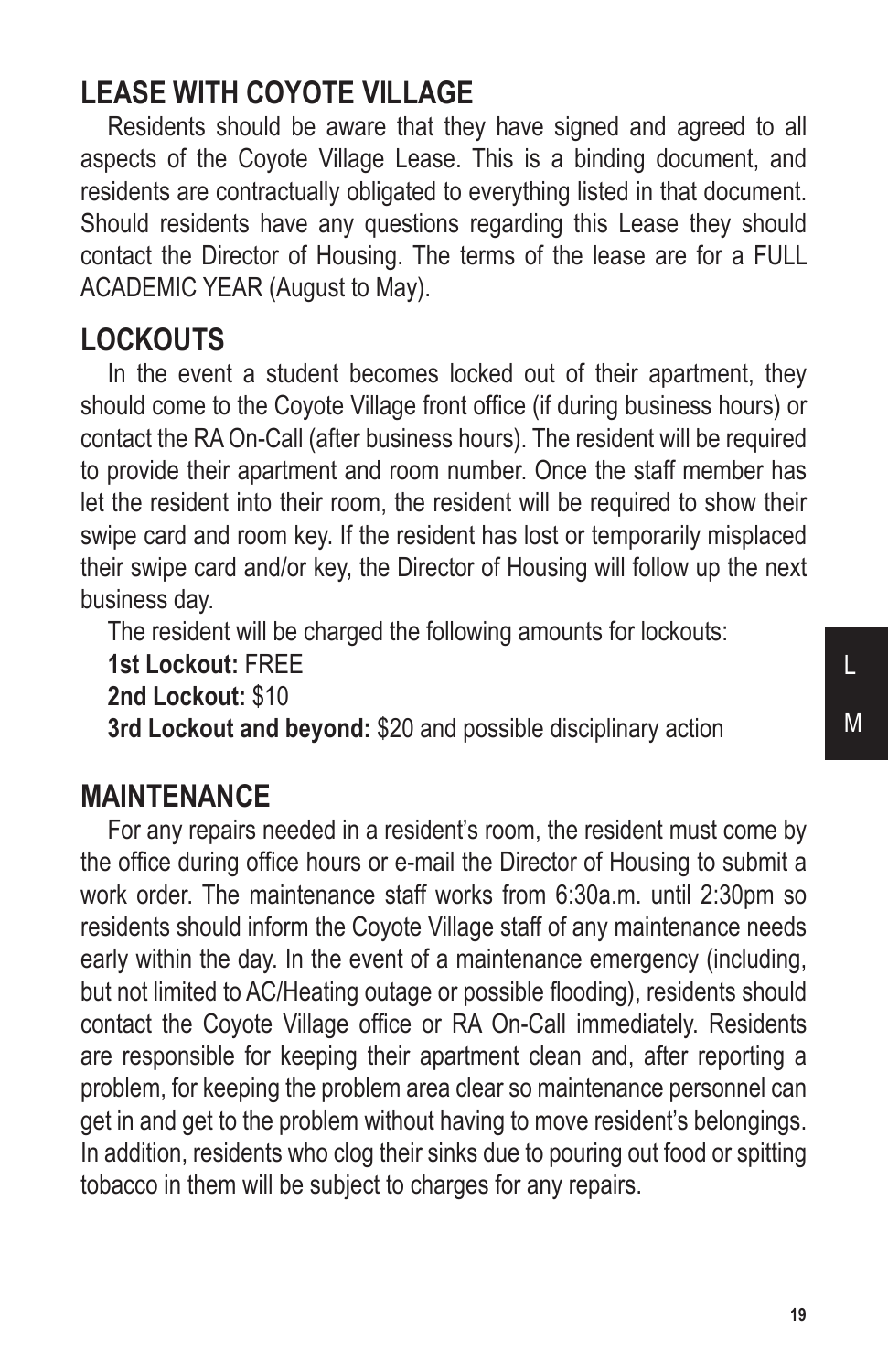#### **MAIL AND DELIVERIES**

Residents can have packages shipped to them at Coyote Village utilizing United State Postal Service, UPS, DHL, or FedEx. The resident does not need to be present when they are delivered, and the Coyote Village staff will receive and sign for all packages that arrive. Once a package is received and logged, a resident will receive notification by phone call or text. Residents are each issued a mailbox and the Coyote Village staff distributes the mail into all mailboxes daily. Mail and packages are not received on weekends and holidays. Residents should use the following address for mail and packages:

Resident's Name C/O Coyote Village 401 College Park Drive Weatherford, Texas 76086 \*(no apartment number or mailbox number is needed)

#### **MANDATORY MEETINGS**

Each semester Coyote Village will conduct an all-resident building meeting. Information concerning rules and regulations are established here as well as a chance for residents to meet one another. Mandatory meetings may also be called during a semester to address emergency situations or vital information. Notice of these meetings will be clearly posted and residents will also be notified through their student e-mail account. Failure to attend or provide a prior written schedule conflict to the Director of Housing will result in a \$50 fine. In addition, residents are responsible for all information and new policies given at mandatory meetings.

#### **MINORS AT COYOTE VILLAGE**

Coyote Village is developed for residents who are either of adult age or living in Coyote Village under permission from their guardians. Due to the nature of Coyote Village, minors ARE NOT allowed on-site unless they are related to a resident. In these situations, the resident is not to have a minor spend the night in the facility for any reason. In addition, residents must notify the Director of Housing when a guest is a minor.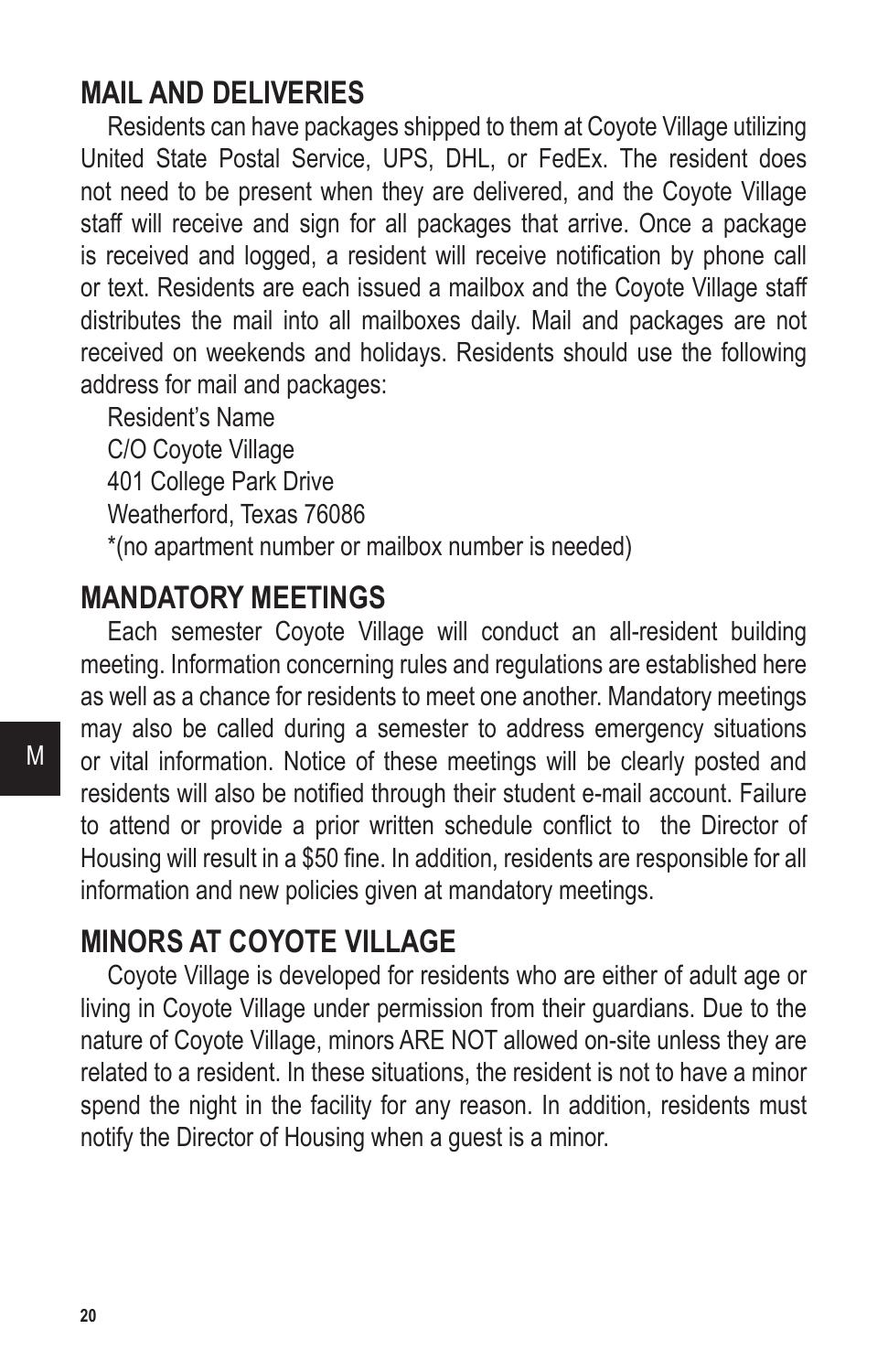#### **NON-COMPLIANCE**

Failure to comply with reasonable directions and requests from a college official or failure to heed an official summons of any college official acting in the performance of their duties, will result in immediate disciplinary action and referral to the Director of Housing and Associate Dean of Student Development.

#### **NONDISCRIMINATION POLICY**

It is the policy of the Weatherford College Housing Department not to discriminate on the basis of race, color, religion, sex, age, national origin, disability, sexual orientation, and veteran status in its educational programs, activities, admission, or employment policies. However, a simple policy of non-discrimination is mere compliance with the law. In addition to complying with federal and state equal opportunity laws and regulations, the college, through its diversity policy, declares harassment based on individual differences inconsistent with its mission and educational goals. If you feel you have been discriminated against in the residence halls, please contact the Director of Housing for assistance.

#### **OFFICE CLOSINGS**

The Coyote Village office will be closed (along with all of campus) on Labor Day, Thanksgiving Break, Winter Break, Martin Luther King Jr. Holiday, Spring Break, Good Friday, Memorial Day, and Fourth of July. Additional office closings may occur during inclement weather.

#### **OFFICE HOURS**

The Coyote Village office is located in the Community Center. The hours of operation are as follows:

| Monday-Thursday | $8:00$ a.m. $-5:00$ p.m. |
|-----------------|--------------------------|
| Fridays         | $8:00$ a.m. $-4:00$ p.m. |

\*The Coyote Village office is closed on Fridays during the summer months.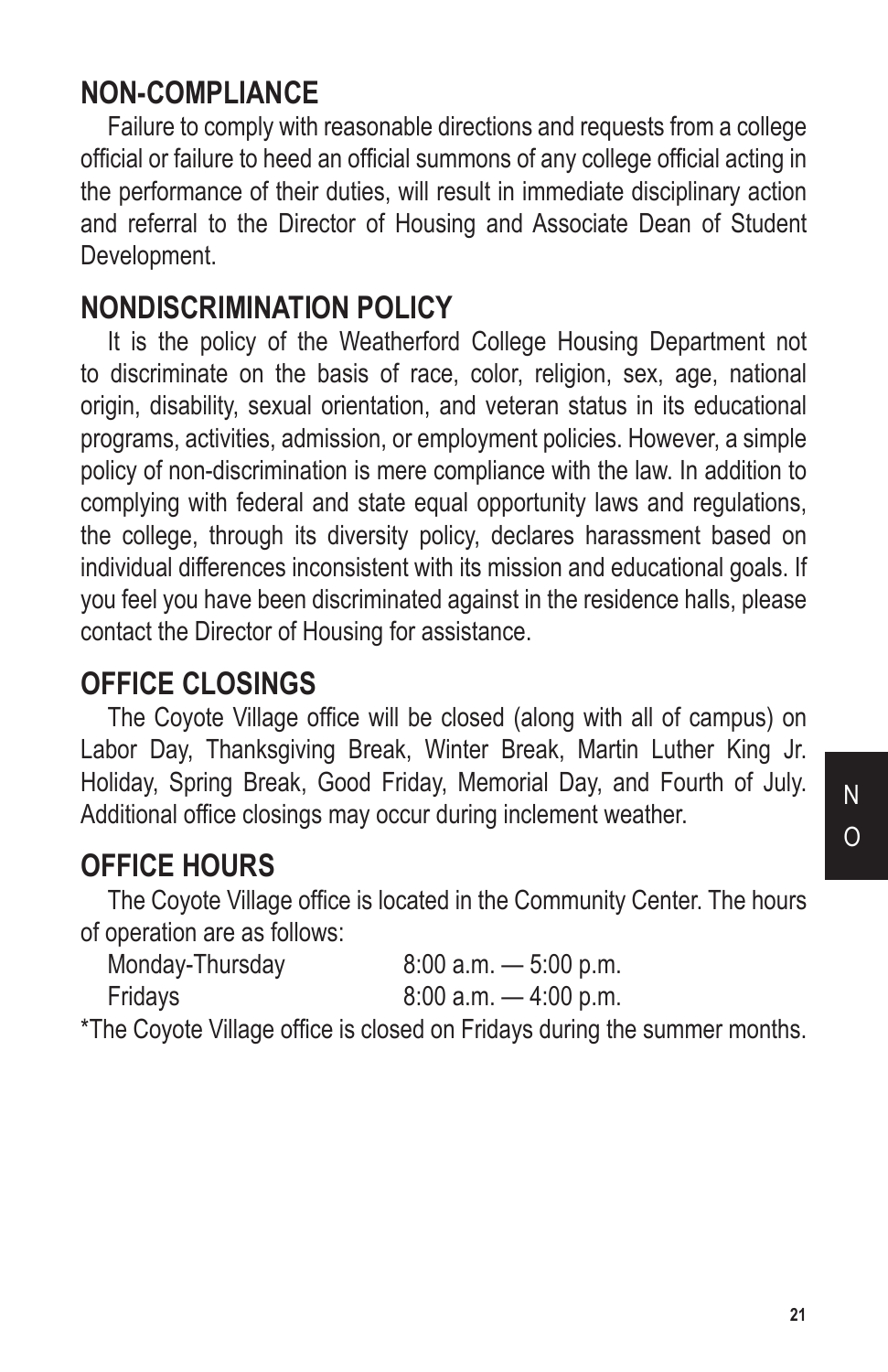#### **PARKING**

Residents are responsible for making sure they understand where they are allowed to park, and should adhere to the following guidelines:

- Residents are to park in the lot located behind Building 3.
- Parking spaces identified as "Reserved" are spaces where residents are prohibited to park.
- Parking in fire lanes is prohibited by city and state law.
- Handicap parking is designated for students, visitors, or staff who are in need for physical reasons. Parking in these spaces without having a permit is disrespecting those who sincerely need those spaces.
- Residents are required to park inside the lines and not permitted to take up additional parking spots.
- Guests may also park in the lot designated for Coyote Village residents, or in front of the Community Center. Guests are not permitted to park in any reserved spot for any reason.

Any resident or student found in violation of any of the stated parking guidelines outlined in this section or as stated by Campus Police will be subject to a ticket, disciplinary action, or towing of the vehicle in violation. Residents that have questions regarding parking should contact the Director of Housing or Campus Police.

#### **PAYMENT SCHEDULE**

The Business Office is where residents need to go to make sure that they meet payment deadlines as listed in the housing application and lease. This is the resident's responsibility and residents can be dropped from classes for failure to pay. Residents should remain current with their housing payments. If a resident has any questions regarding their charges they should contact the Director of Housing. Failure to pay room charges accordingly, or defaulting on the payment plan, may result in immediate removal from housing and a registration/transcript hold will be applied.

#### **PERSONAL PROPERTY**

The College assumes no responsibility and does not provide insurance or any financial protection against loss, damage or theft of personal property. Residents are responsible for the security of their own property and should take preventive measures to ensure items are not stolen, such as getting a small lock box for valuable possessions, engraving their information on larger valuables, and/or identifying textbooks by writing their name on the inside on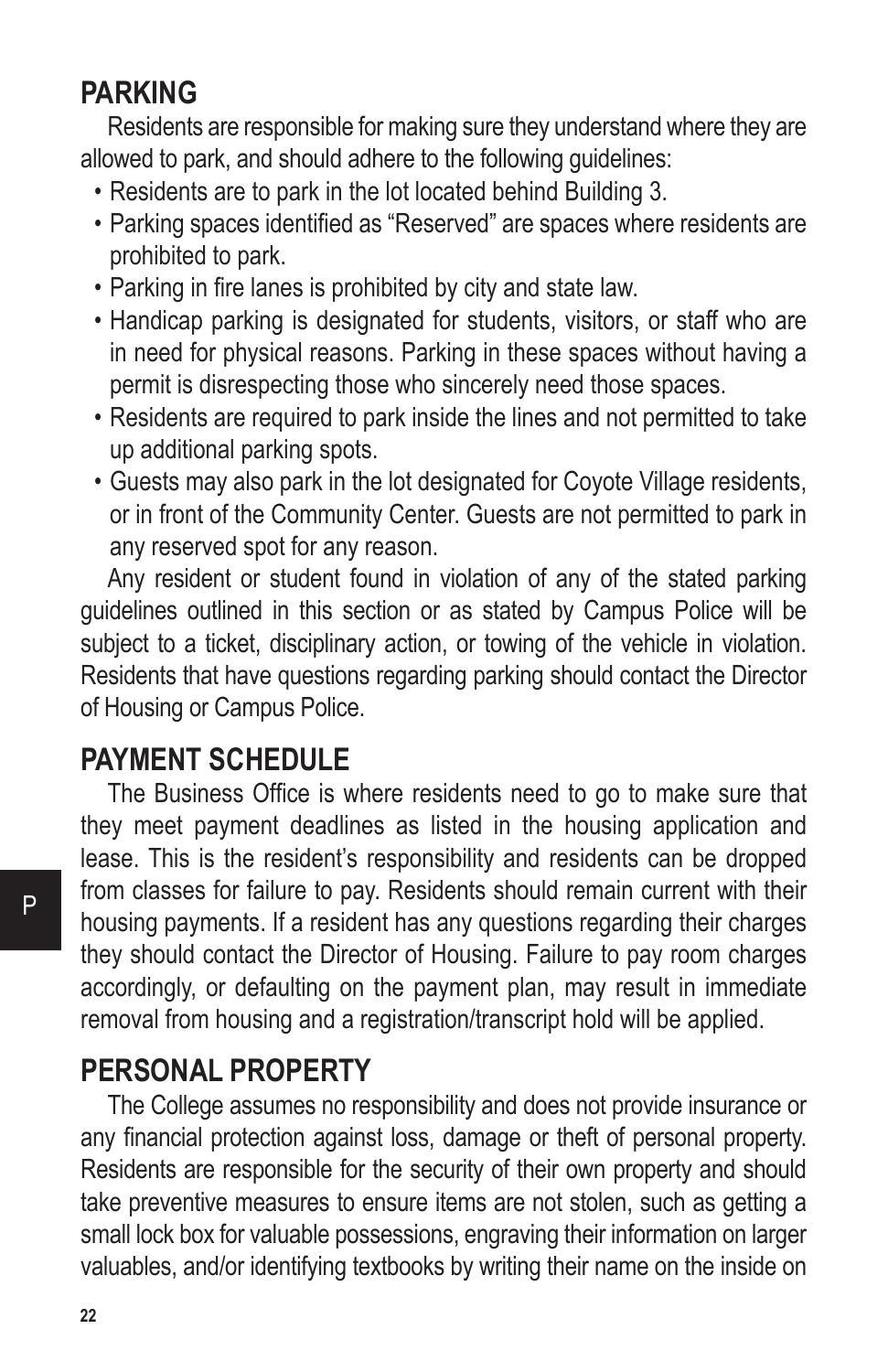a certain page. Residents are urged to purchase their own renters insurance for valuable items or possessions. Information regarding such insurance should be available through your personal property insurance carrier.

# **PEST CONTROL**

In efforts to maintain pest control, Coyote Village is exterminated on a bi-monthly basis. Residents who have certain pest problems need to alert Housing staff, so that extra measures can be taken in that residents' room. Residents are requested to store food in sealed containers in order to maintain a heathy and pest-free living environment.

# **PETS**

No type of pet of any kind is allowed at Coyote village. Pets will be confiscated and turned over to the local animal shelter at the resident's expense. A pet violation fine of \$250 will be assessed to any resident found in possession of a pet as well as possible disciplinary action. This also applies to any resident that allows a guest to bring their pet into the resident's apartment, the resident will be financially responsible for paying the fee.

# **PHONE NUMBERS**

CAMPUS NUMBERS

Main Switchboard: 817-594-5471 Academic Support Center: 817-598-6470 Associate Dean of Student Development: 817-598-6247 Bookstore: 817-598-6286 Business Office: 817-598-6265 Cafeteria: 817-598-6226 Career/Transfer Services: 817-598-6498 Financial Aid Office: 817-598-6295 Library: 817-598-6252 Student Services: 817-598-6244

STUDENT HOUSING

Coyote Village Front Office: 817-598-8876 Director of Housing: 817-598-8874 Accounts Receivable Clerk: 817-598-8875 RA On Call (after business hours): 817-771-1089 24-hour Campus Police: 817-771-3535

\*In case of emergency, please dial 911 BEFORE contacting Campus Police or Housing Staff.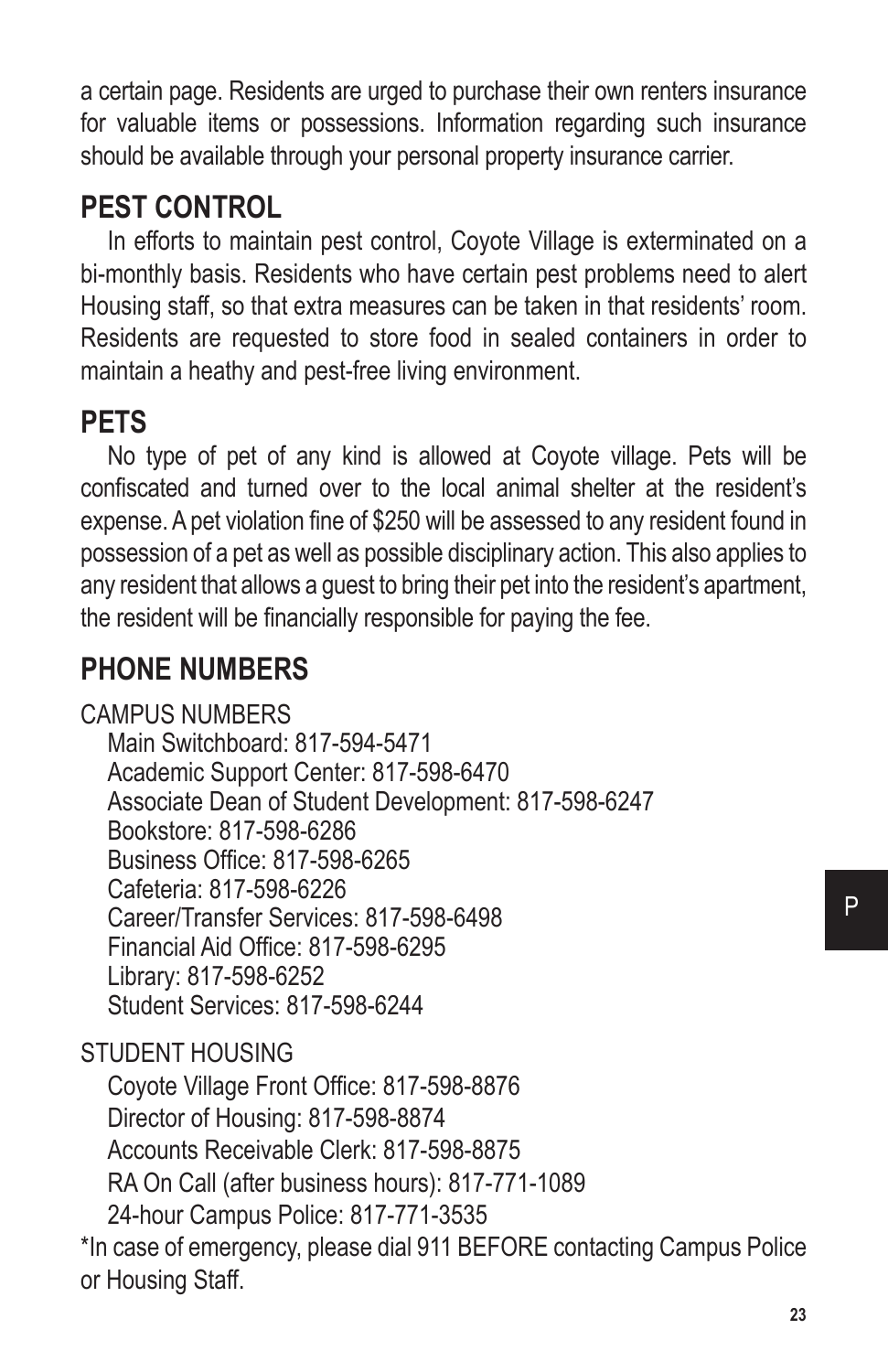#### **PROFANITY/OBSCENITY**

The use of rude, vulgar, indecent, or obscene verbal or written expressions, while protected by the First Amendment, is considered detrimental to the community residence hall environment and is not condoned.

#### **PROGRAMS AND EVENTS**

Each semester, Student Life and Coyote Village sponsors numerous academic, cultural, educational, social, and recreational activities. E-mails will be sent and notices posted regarding upcoming events. Attendance and participation in these events greatly increases the connections that a resident makes and significantly enriches their experience and success while at Weatherford College.

#### **QUIET HOURS**

During specific times residents are asked to keep the noise levels to a minimum in order to accommodate the sleep and study habits of their peers. Quite Hours are from 10:00 p.m. – 10:00 a.m., seven days a week. In addition, courtesy hours are to be upheld 24-hours a day, seven days a week. Courtesy Hours are times in which you need to respect the rights of others by keeping your noise down. If a staff member asks you to lower the volume, then you need to do so or be subject to disciplinary action. During the week prior to finals and during finals the Quite Hours are from 7:00 p.m. – Noon each day.

#### **RESIDENCE HALL ASSOCIATION**

The Residence Hall Association (RHA) member is an individual that serves as a leader and liaison for the residents of Coyote Village. Their main objectives include; 1. Hosting activates or events specifically for the residents of Coyote Village. 2. Surveying, asking, and gaining feedback from residents on any way that the housing staff may improve the living experience at Coyote Village. The RHA member then brings these ideas forward to the Director of Housing to assess and/or implement. Students interested in becoming involved and taking on a leadership role should contact the Director of Housing.

#### **RESIDENT ASSISTANTS (RA)**

An RA is located in each building. RAs are student staff members who report directly to the Director of Housing and assist residents with any specific needs they might have. They also help in planning programs and creating an environment conducive to academic, personal, and social growth. As para-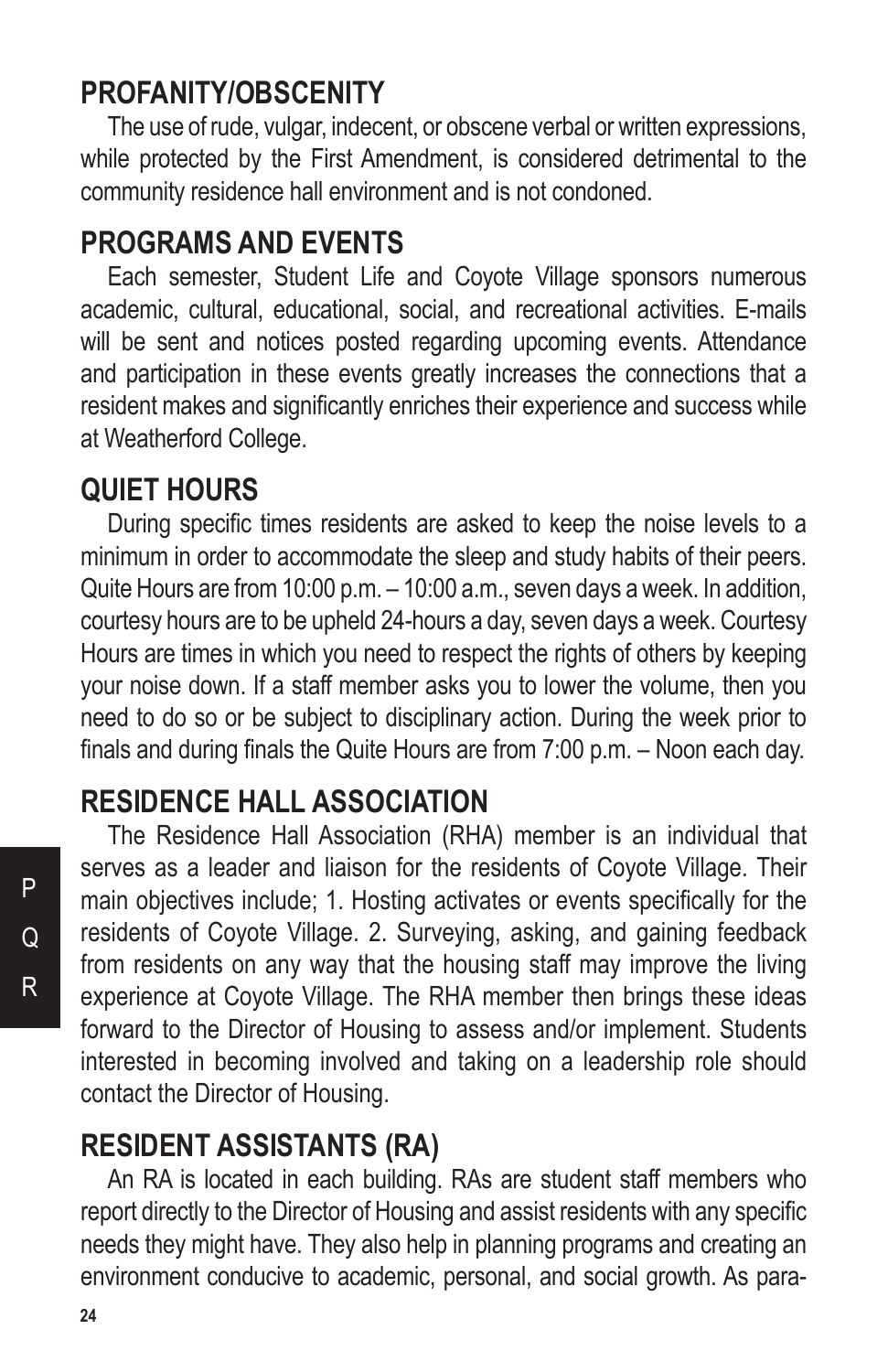professional staff, RAs are also responsible for the enforcement of housing policies and the documentation of policy violations or incidents. If the RA cannot personally solve a resident's problem, he/she can act as a resource and direct the resident to someone who can help. The primary contact for residents should be their RA. Therefore, residents should not hesitate to take their problems or ideas to their RA. If the RA is not able to meet the need of a resident, the resident can feel free to contact the Director of Housing. Those residents interested in becoming an RA should talk with their RA as well as with the Director of Housing.

# **RESTRICTED ACCESS/RESTRICTED AREAS**

Unauthorized entry to restricted areas such as the building mechanical rooms, storage rooms, or custodial closets is prohibited. Entering the building through windows or other inaccessible means is prohibited and disciplinary action will be taken.

# **ROOM ASSIGNMENTS**

Assignments will be given on a first come, first serve basis. Housing staff retain the right to assign rooms based on space available and to make room adjustments as needed throughout the year. Statment of preferene in no way guarantees assignment to a specific room.

# **ROOM CHANGES**

Residents wishing to make a room change during the semester need to speak with the Director of Housing. Residents who switch rooms without approval from the Director of Housing will be required to switch back to their original room. Any resident not completing the proper paperwork or process of changing rooms is subject to an improper checkout fee and other applicable charges.

# **ROOM CONSOLIDATION**

Coyote Village does not guarantee any student that lives on campus a private apartment during the academic year. Throughout the academic year, Coyote Village reserves the right to require occupants of apartments to move together when doing so will: (1) reduce the cost of utilities, (2) simplify cleaning, or (3) make space available for housing of special groups. Residents should be prepared to receive a roommate at any time that a spot becomes vacant within their apartment.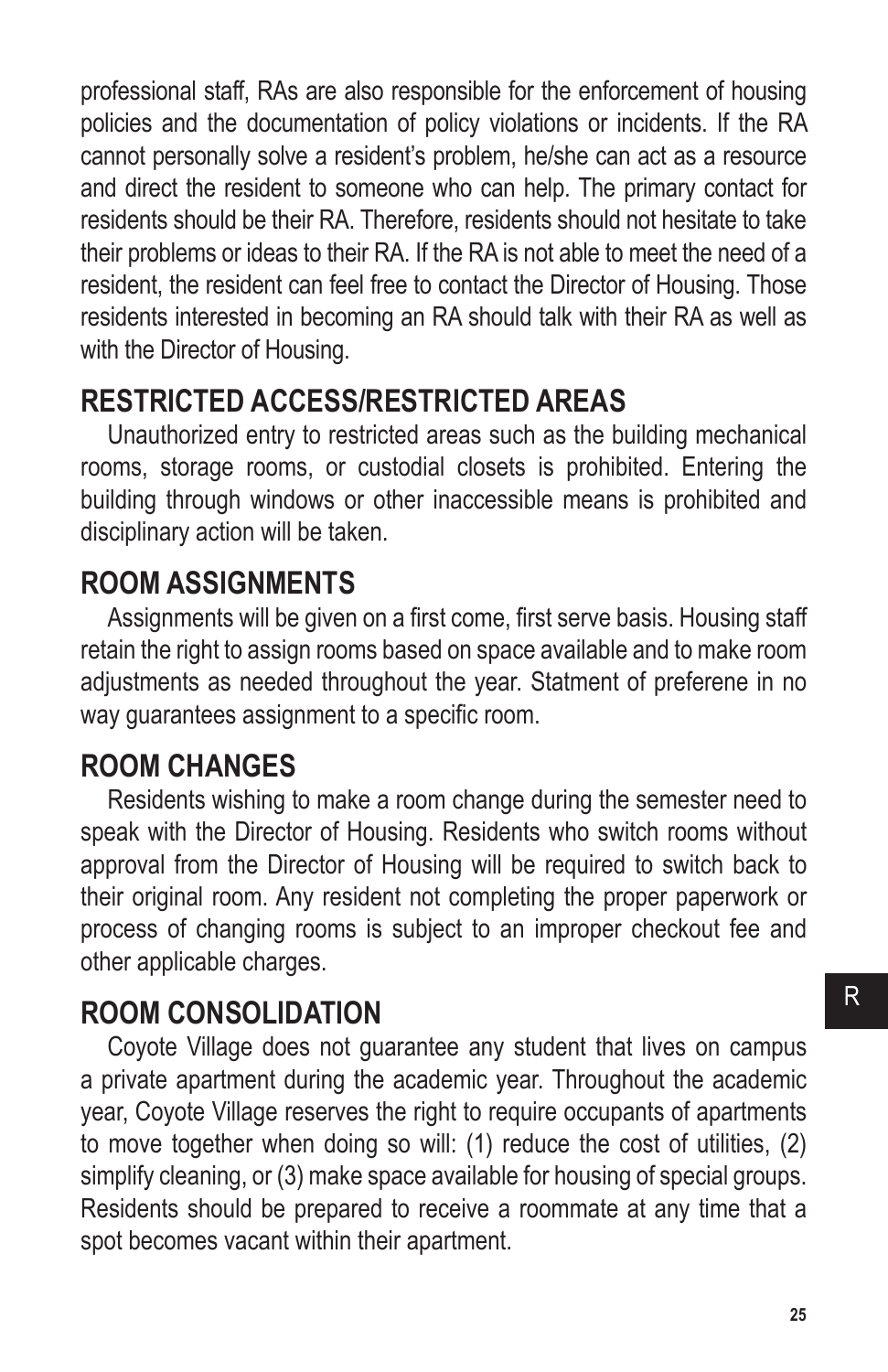# **ROOM ENTRY & SEARCH**

Every resident is entitled to privacy in their bedroom. Privacy is intended as a respect for the rights of the individual and not as a shield to protect any individual who is using a room to engage in activities that violate federal, state or city laws, or housing or College policies. No staff member will enter a resident room without first knocking and announcing themselves 3 times. Weatherford College and Coyote Village reserves the right to enter a resident's room for, among other reasons, the following:

- At the invitation of the resident
- An occupant of the room may be ill, physically harmed or endangered
- To conduct periodic health and safety room inspections
- During holiday and semester building close-downs
- To provide maintenance services
- If there is cause to believe that a violation of college regulations is occurring (including failure to evacuate during drills or to respond to the request of a staff member to open the door during a policy violation)
- If an emergency exists or is believed to exist
- Upon reasonable suspicion that a College or housing policy or law is being violated

#### **ROOMMATE CONFLICTS**

Any resident who is experiencing roommate issues or concerns is encouraged to first speak with his/her roommate(s) in an attempt to resolve the situation. We strongly encourage residents to address conflict in a productive manner as an adult and exhibit patience and understanding with one another. If the attempt is unsuccessful, the student is encouraged to contact their RA for input and suggestions. If the resident and RA are not able to work through a solution the roommates will need to schedule a meeting with the Director of Housing. The Director of Housing will assist in coming up with a written agreement or understanding if necessary. One or both parties may be required to move in an attempt to alleviate the conflict. Moving of residents is done at the discretion of the Associate Dean of Student Engagement and the Director of Housing.

#### **ROOM USE**

Residents are not to sublet or to use their rooms for commercial purposes. Residents may not remove equipment or furnishings from any room in Coyote Village. Room alterations may not be made at any time.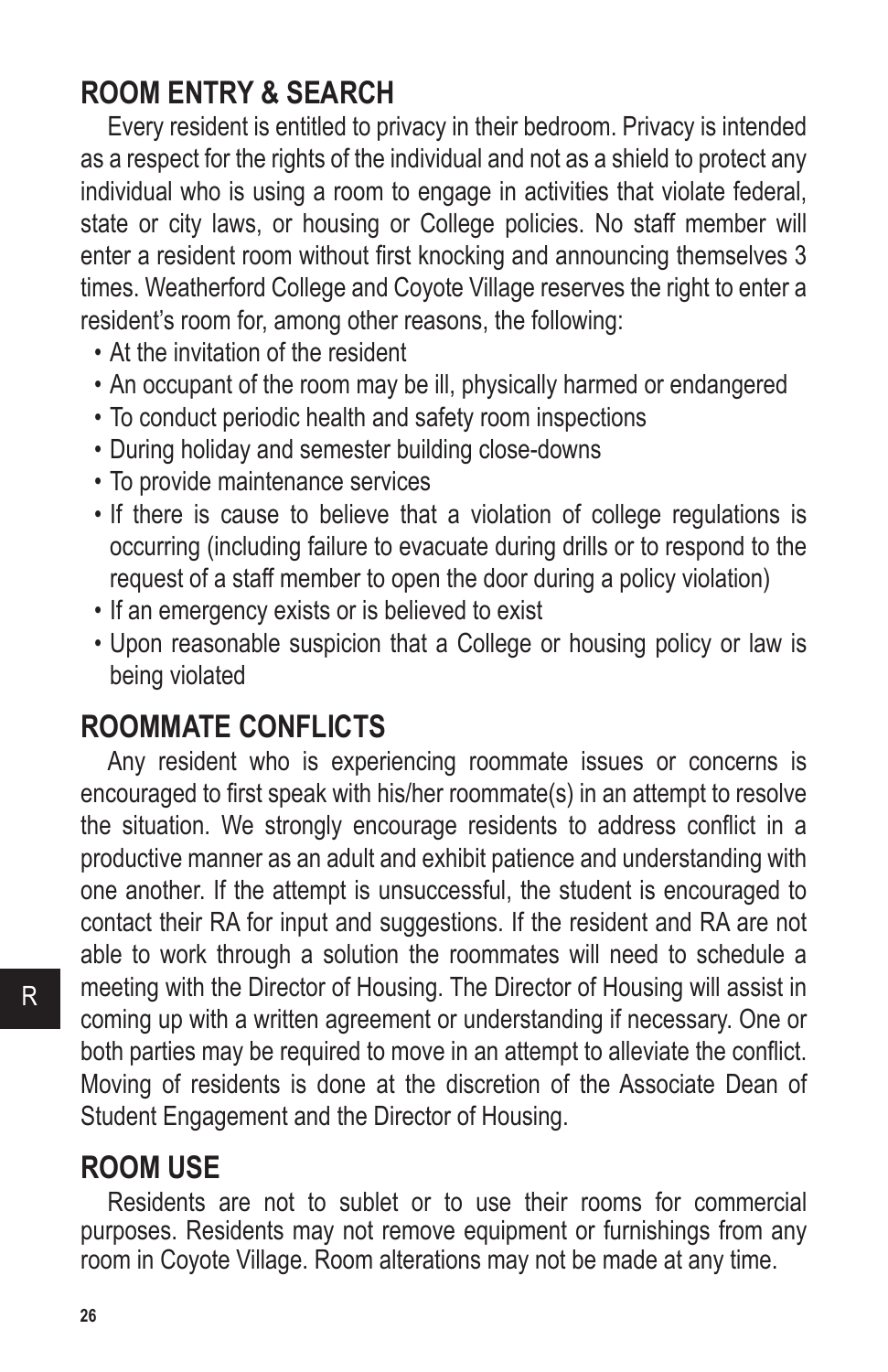#### **ROUGHHOUSING**

In order to further prevent damage or injury; roughhousing, scuffling, water fights, throwing eggs, running through hallways and common areas, and other such activities are prohibited at Coyote Village. Residents are encouraged to take such activities outside and away from campus, vehicles, and parking lots in an area where damage is less likely to occur. This list is by no means exhaustive.

#### **SAFETY**

Safety within Coyote Village begins with the residents. Residents need to keep their apartment doors locked at all times (even if gone for short periods of time). Peepholes should be used before students open their door to visitors. Residents need to report suspicious behavior to the RA oncall and Campus Police immediately. Residents are encouraged to get to know the other residents in their building, and to get a feel for people who normally pass through it. Late at night if students want to go for a jog they are encouraged to do so with a friend or around the front of the campus where the area is well-lit in and in plain view. A final measure to ensure a safe living area is the video cameras that are set up throughout the property. This is to discourage theft, damage, and to keep track of the flow of traffic and strangers in the community. Questions or concerns regarding safety should be reported immediately to the Director of Housing.

#### **SELF-INFLICTED HARM**

Weatherford College is committed to providing for the safety of all students. If a resident feels that they might inflict harm on themselves or have concerns regarding another resident or student, they need to speak with an RA or the Director of Housing immediately so preventive measures can be taken. Emergency needs or situations will be referred accordingly (please see the section entitled Counseling Services).

# **SEXUAL ASSAULT AND SEXUAL HARASSMENT POLICIES**

Allegations of physical or sexual violence are considered extremely serious and will be dealt with immediately. Investigations of this type of offense will include the Executive Dean of Student Services, Associate Dean of Student Development, Director of Housing and appropriate law enforcement personnel. Residents are encouraged to report any knowledge of such offenses immediately, for their own safety and the safety of others.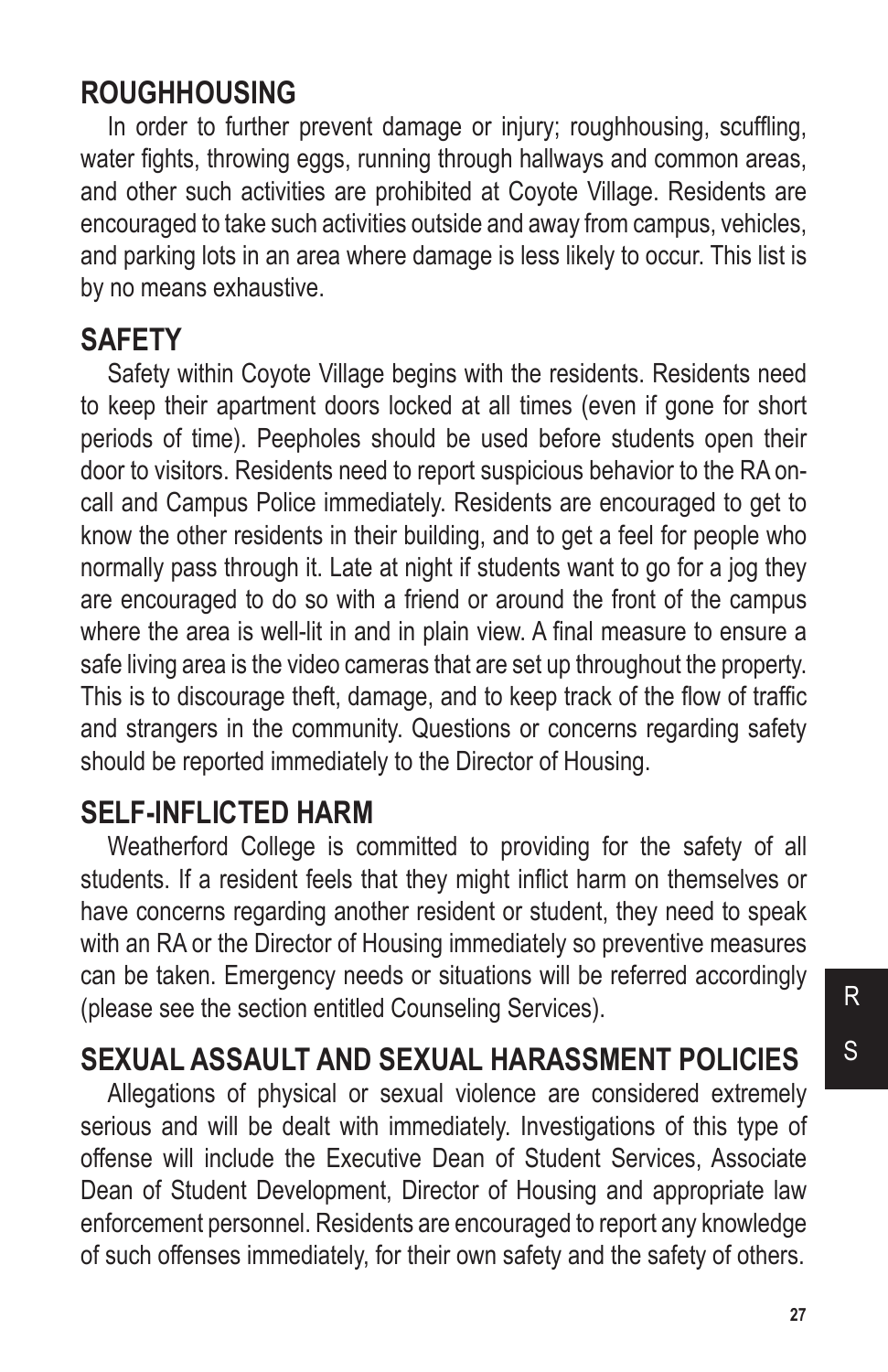It is the policy of Weatherford College to provide an environment free from implicit and explicit sexual behavior used to control, influence, or adversely affect the wellbeing of any member of the College community. Harassment on the basis of sex is a violation of Title IX of the Education Amendments Act of 1972 and Title VII of the Civil Rights Act of 1964. Sexual harassment of any individual is inappropriate and unacceptable and is grounds for disciplinary action. Please see the Student Handbook for the college's definition of harassment and the complaint procedure.

# **SKATEBOARDS, HOVER BOARDS, ROLLERBLADES, ETC.**

Skateboards, hover boards, roller blades, and any other similar items are NOT permitted on campus or at Coyote Village. This is due to the safety and fire hazard issues that are associated. Residents or guests violating this will be asked to remove these item(s) immediately.

#### **SMOKING AND TOBACCO USE POLICY**

Coyote Village has a strict NO SMOKING policy. Any resident found in violation of this policy and found smoking within their room or apartment will be subject to fines (\$150 plus a deep cleaning and damage charges) as well as possible disciplinary action. This same policy applies to the exterior hallways—no one is to smoke inside any of the hallways or end awnings of any building. The use of "vapor" electronic cigarettes and chewing tobacco is strictly prohibited within an apartment due to safety risks and health and sanitation.

For individuals that do smoke there are smoking stations located at the bottom level of each building. They are specifically located outside of the hallways and are the only locations where smoking is permitted. Any residents or guests using these smoking stations MUST pick up any cigarette butts and utilize the smoker stations to dispose of them. If cigarette butts on the premises become an issue, new policies will be put into place and charges will apply.

#### **SOLICITATION AND POSTING**

No solicitation is to occur in Coyote Village and only posting that the Director of Housing deems appropriate will be allowed in Coyote Village. If a resident is aware of an individual or groups that are going door to door they should immediately alert an RA or the Director of Housing.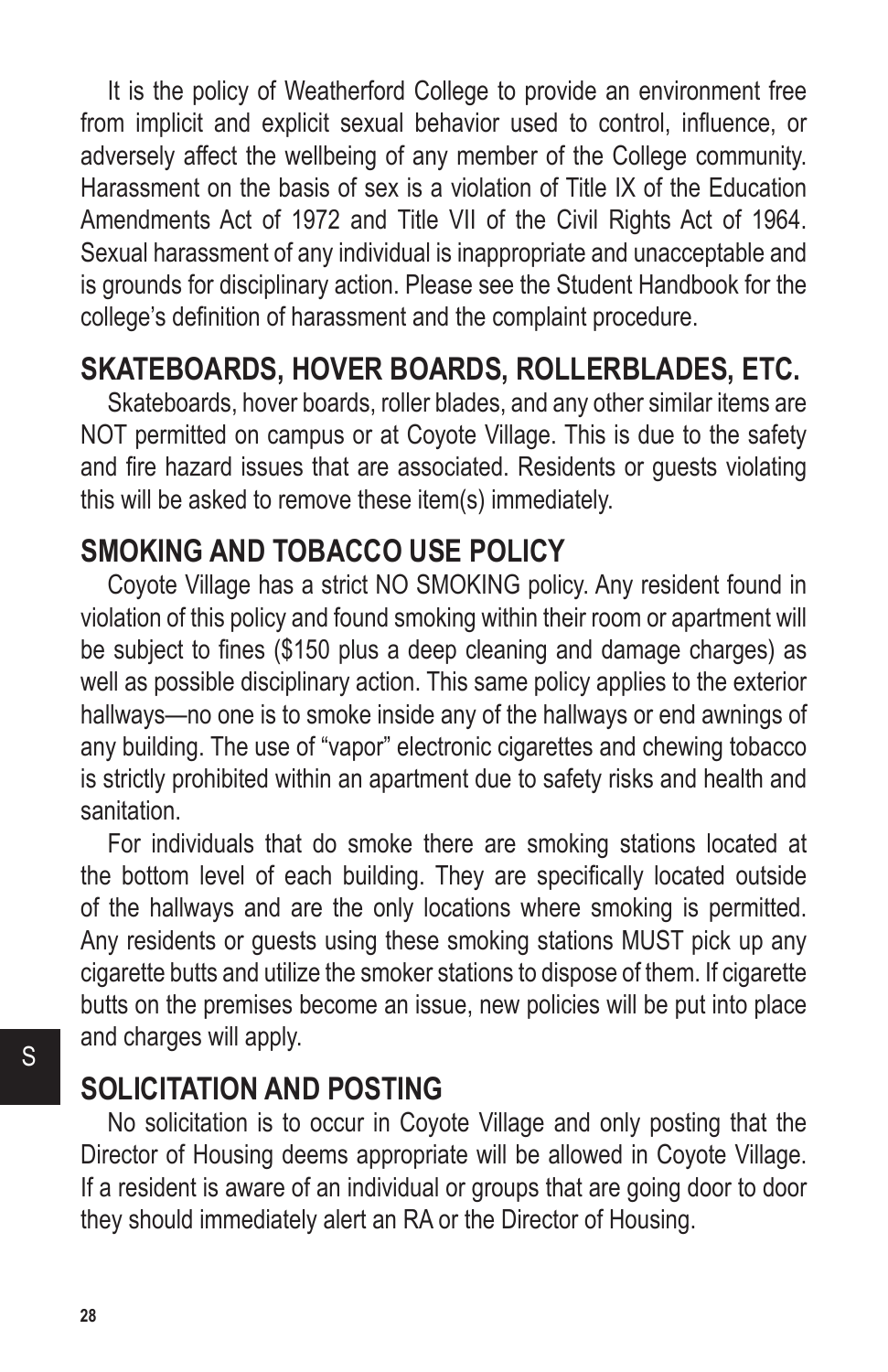#### **STORAGE**

There is no area for storage available to residents. All items that a resident wants to keep must be stored in their room.

# **TORNADO EVACUATION PROCEDURES/POLICY**

The National Weather Service issues two types of tornado alerts: tornado watch and tornado warning. Residents need to be familiar with what to do when they hear either alert as outlined in the next two sections.

#### TORNADO WATCH

Conditions are right and a tornado could possibly develop. During a watch it is recommended that residents stay tuned in for more weather bulletins, turn on the local news, adhere to any communication from staff, and watch for any other alerts from the Weatherford College emergency alert system. This allows for a safe environment so all residents know that a tornado might occur and they can be alert and prepared in the event a tornado is in the area. Residents WILL NOT be evacuated in a tornado watch, only in a tornado warning.

#### TORNADO WARNING

A tornado has been sighted on the ground within close proximity or in the immediate area. Campus Police and the Coyote Village staff will alert residents that a tornado warning is occurring to ensure they go to the proper area. Designated tornado evacuation areas during tornado warnings: Residents and any guests present will go to the first floor apartment directly below them within each building (example: 2302 AND 2202 will go to apartment 2102).

#### **TRASH POLICY**

Residents are required to bring their trash to the dumpsters located at either end of the Coyote Village parking lot and are asked to not place any large, apartment trash bags in the small trash cans on the first floor. Residents are not to leave trash outside of their front door for any reason. This causes damages and stains on the cement and also attracts rodents and bugs. When trash is found outside of an apartment door, all residents of that apartment will automatically be charged a trash fine of \$25. If there is a continual problem with loose trash or other messes left in hallways, stairwells, or other common areas, every resident of that specific area, will be required to clean the specified area. This will be arranged by the Director of Housing.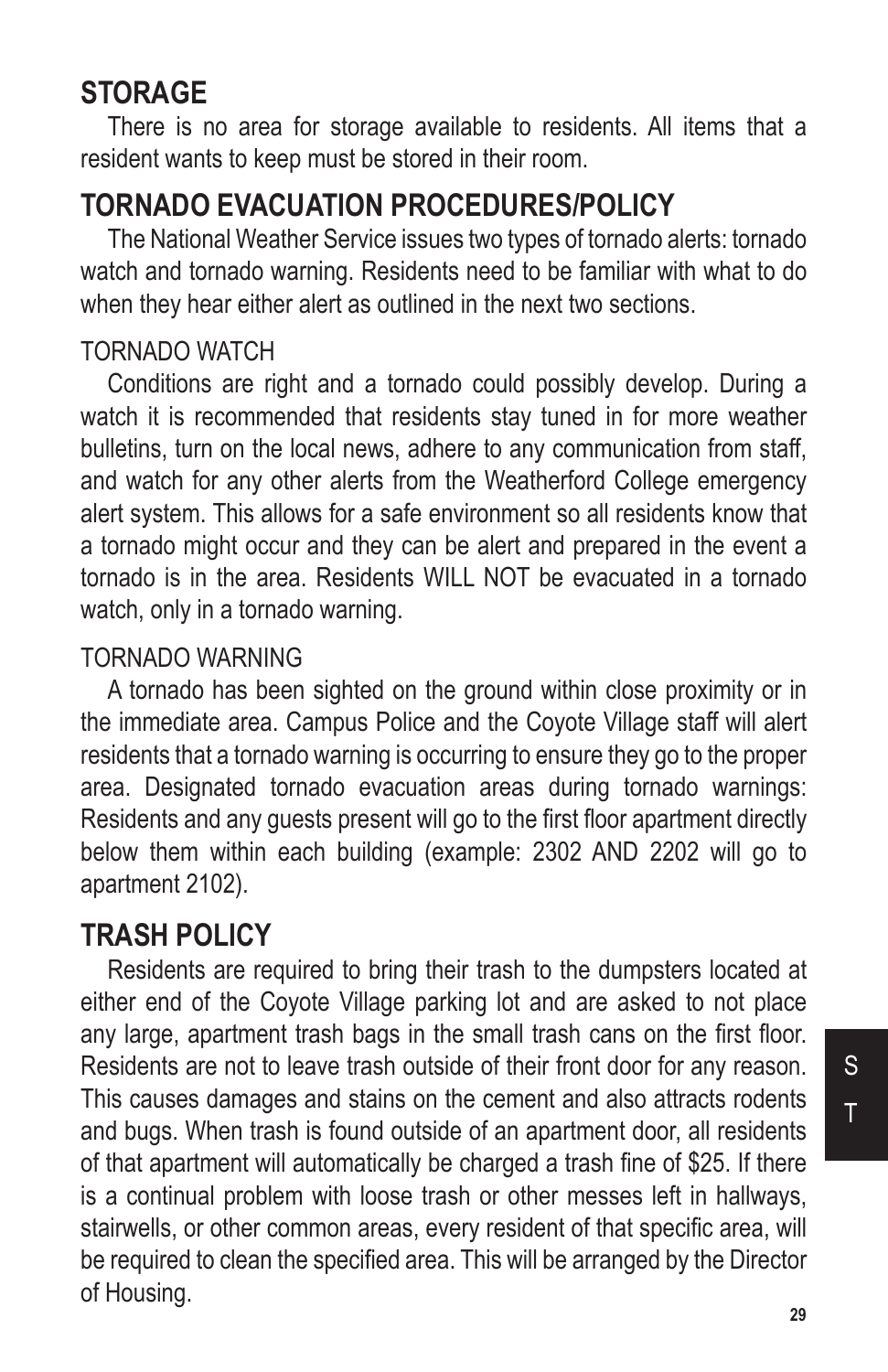#### **VANDALISM**

Residents who remove, destroy, or deface personal property or any property or area related to the college will be subject to disciplinary action and be required to pay for any damages and/or fines. Common areas may be temporarily closed because of vandalism. Residents are responsible for reporting any vandalism or damage that might occur in their apartment and must immediately contact Campus Police and the Director of Housing if they notice vandalism of any kind. If it is not reported, the resident(s) within the apartment could be responsible for the fines and charges associated with the repairs and cleaning of the damages that occurred.

#### **VERBAL ABUSE**

Sometimes staff members must speak to residents and their guest to remind them of various policies and procedures and to document policy violations. The staff members are doing their job and no resident should verbally abuse them through shouting, being argumentative, or making rude, vulgar, indecent, or obscene comments and/or gestures toward the staff. Incidents of this nature will automatically be sent to the Director of Housing and dealt with accordingly. If a resident feels they have been verbally abused by a staff member or fellow resident they should contact the Director of Housing immediately.

#### **VISITOR/GUEST POLICY**

Residents may have overnight guests of the same sex as themselves provided they register their guest with the Coyote Village office, gain consent of their roommates, and receive approval from the Director of Housing 24-hours ahead of time. At no time may a guest be unaccompanied by the resident hosting them.

When an approved guest stays in a room for more than 2 nights in a ten day period, a charge of \$20 per night will be assessed. A guest who wishes to stay more than 4 nights during a semester will be at the discretion of the Director of Housing. A maximum of 2 guests is allowed on a given night. Each roommate must consent to all guests. Residents are responsible for the behavior of their guests at all times, whether overnight or just during visitation hours. Residents should feel safe and comfortable in their room, so at any time a resident makes a request for a guest to leave the apartment, this must be honored. Visitors are expected to have identification on them at all times.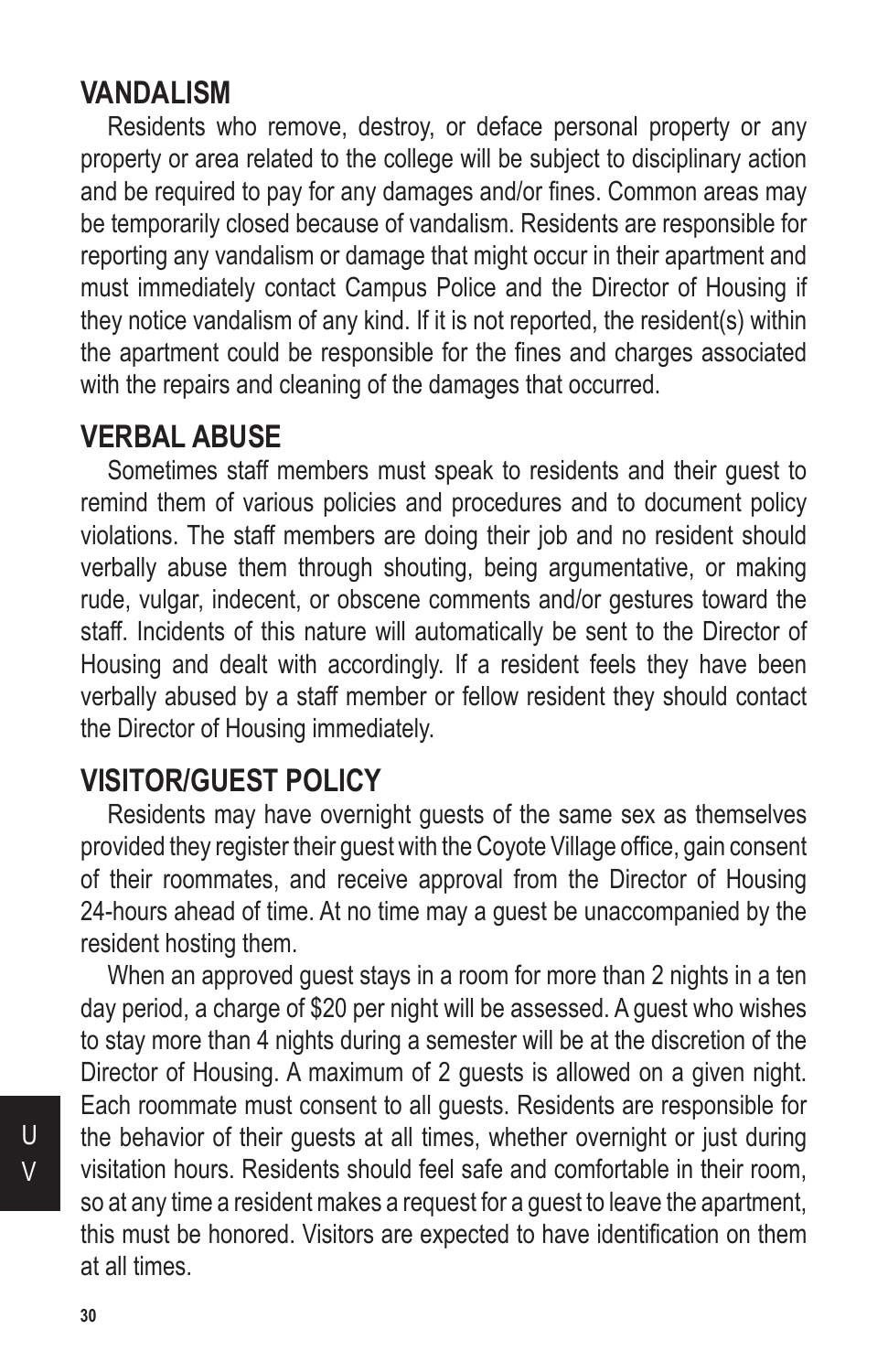VISITATION HOURS:

Sunday - Thursday from 10 a.m. – 12 a.m. Friday - Saturday from 10 a.m. – 2 a.m.

Visitation hours apply to the inside of any part of Coyote Village. All guests need to be escorted into and out of the building by the resident. Any resident found in violation of the visitation policy will meet with the Director of Housing and are subject to possible disciplinary measures.

#### **WEAPONS**

Use or possession of any weapon including, but not limited to, rifles, shotguns, hand-guns, BB guns, air rifles and pistols, bows and arrows, knives, daggers, swords, spears, brass knuckles, whips, or ammunition is prohibited within Coyote Village. Residents violating this policy are subject to disciplinary action.

#### **WINDOWS AND SCREENS**

To maintain the proper temperature and maximize the heating and air conditioning system, windows should be kept closed (unless opened temporarily when weather permits). Under no circumstances are windows to be used for entering or leaving a residence hall. Open windows are not to be used to broadcast music to the community outside the residence hall. No items may be displayed on room windows in order to maintain an attractive appearance of the building. Screens are not to be removed from windows. Under no circumstances are the fasteners to be broken, bent or removed.